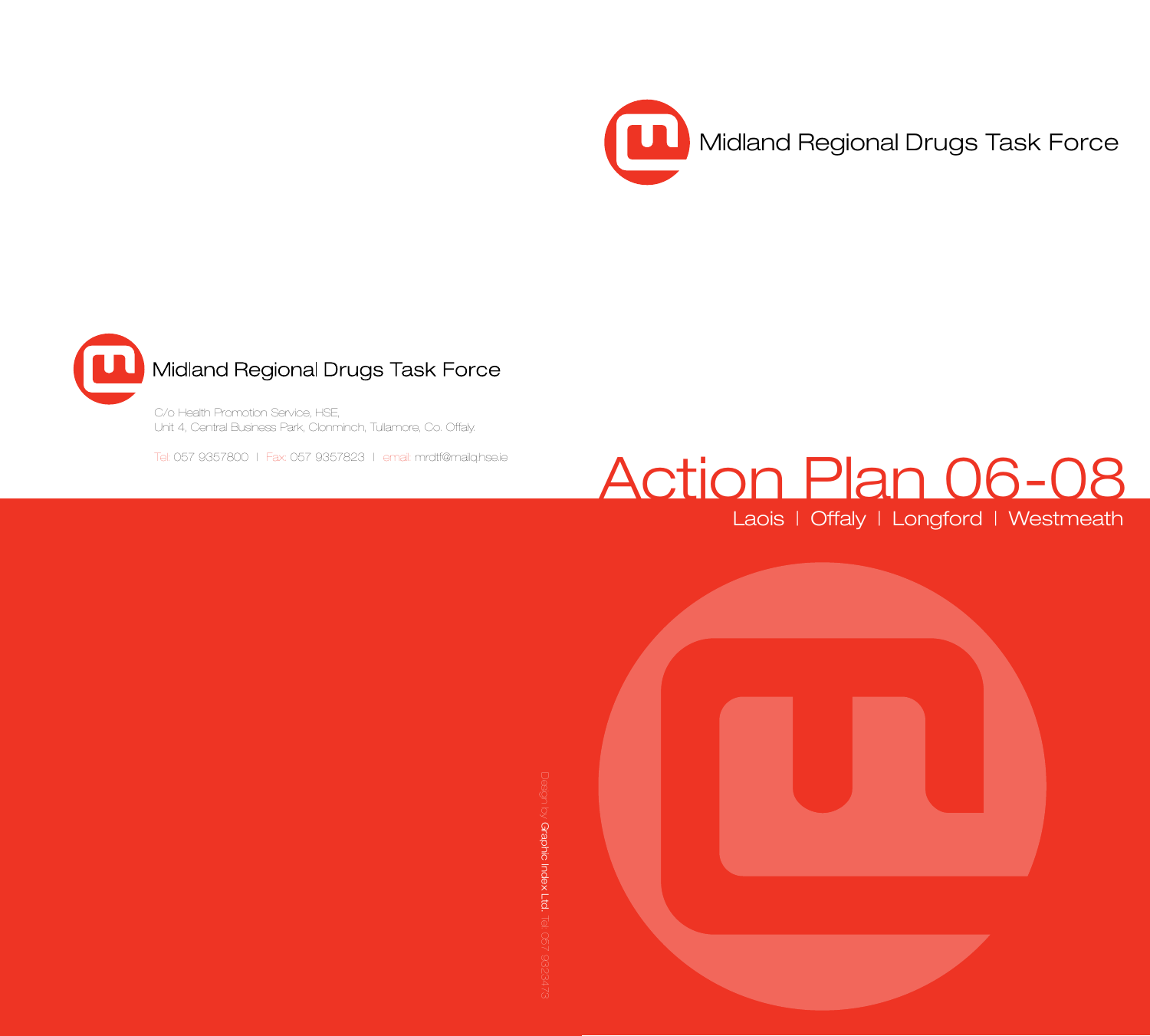## Table of Contents

## **Section 1: Background and Context .................................................................... 4** 1.1 Introduction................................................................................................4 1.2 Overview of The National Drugs Strategy 2001-2008.......................4

1.4 Background to the Midland Regional Drugs Task Force...................5

1.3 Mid-term Review of National Drugs Strategy......................................5

- 1.5 Membership of Midland Regional Drugs Task Force.........................6
- 1.6 Organisational Structure of Midland Regional Drugs Task Force.....6

## **Section 2: A Profile of the Region ........................................................................ 9**

| 2.2 Extent and Nature of the Drug Misuse Problem in the Region 10 |  |
|-------------------------------------------------------------------|--|
|                                                                   |  |

#### **Section 3: The Action Plan .................................................................................. 16**

| Strategy 1 (Structures, Governance & Ways of Working) 18 |  |
|----------------------------------------------------------|--|
|                                                          |  |
|                                                          |  |
|                                                          |  |
|                                                          |  |

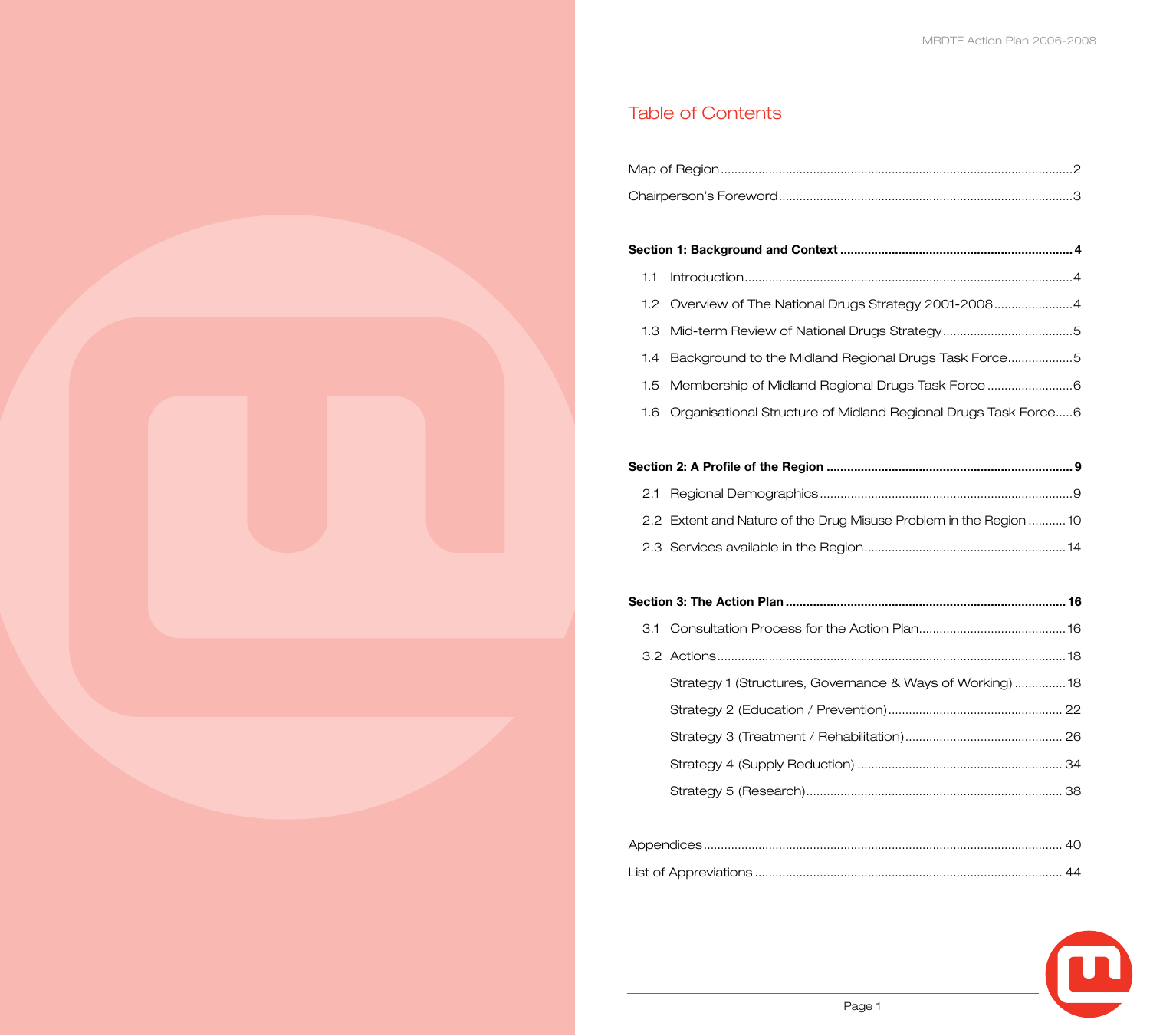## Map of MRDTF Region



## Chairperson's Foreword

This is the first Regional Substance Misuse Action Plan of the Midland Regional Drugs Task Force, as a result of resources being made available from the Department of Community Rural And Gaeltacht Affairs (DCRGA). A comprehensive consultative process was undertaken last year in order to provide all stakeholders in Laois, Longford, Offaly and Westmeath the opportunity to contribute and input into the design of the Action Plan.

The Action Plan sets out a wide range of actions agreed by the Task Force as being appropriate and realistic responses to the drugs issue in the Midland Region. The Plan is structured around five key strategic priorities: structure, governance and ways of working, education/prevention, treatment/ rehabilitation, supply reduction and research.

My own personal involvement came about when I was invited to become an independent Chairperson and I was immediately taken by the enthusiasm of Mr. Bill Ebbitt who as Health Promotion Manager for the Midland Health Board acted as interim co-ordinator.

I would like to congratulate all members of the Midland Regional Drugs Task Force, especially the Interim Co-ordinator Bill Ebbitt for their dedication, continued participation and valuable input in terms of time and effort to the production of this Action Plan. Bill has recently left the Midlands to become a National Function Manager for the Health Service Executive (HSE). The full-time Co-ordinator is now Antoinette Kinsella and currently Julie Scully is acting Co-ordinator. This Action Plan document is the result of their dedicated and invaluable contributions and the time given from my committee members, Niall Cullen, Joyce Furlong, Mary Hughes, Frankie Keena and the expertise of Brian McNeice consultant Director of Genesis Ireland.

I believe that this Action Plan identifies the needs of the Midland Region and that achieving the actions listed will go a long way towards addressing the current drugs issue and supporting individuals and families who are facing the daily battle to lead lives free from drugs. The ongoing support of the National Drugs Strategy Team (NDST) especially Niall Cullen is acknowledged. It is important that society will actively support all the agencies who can take positive actions to reduce and eliminate the incidences of the misuse of drugs. I trust that all the actions will be successful.

Taath.

**Chairperson** Midland Regional Drugs Task Force

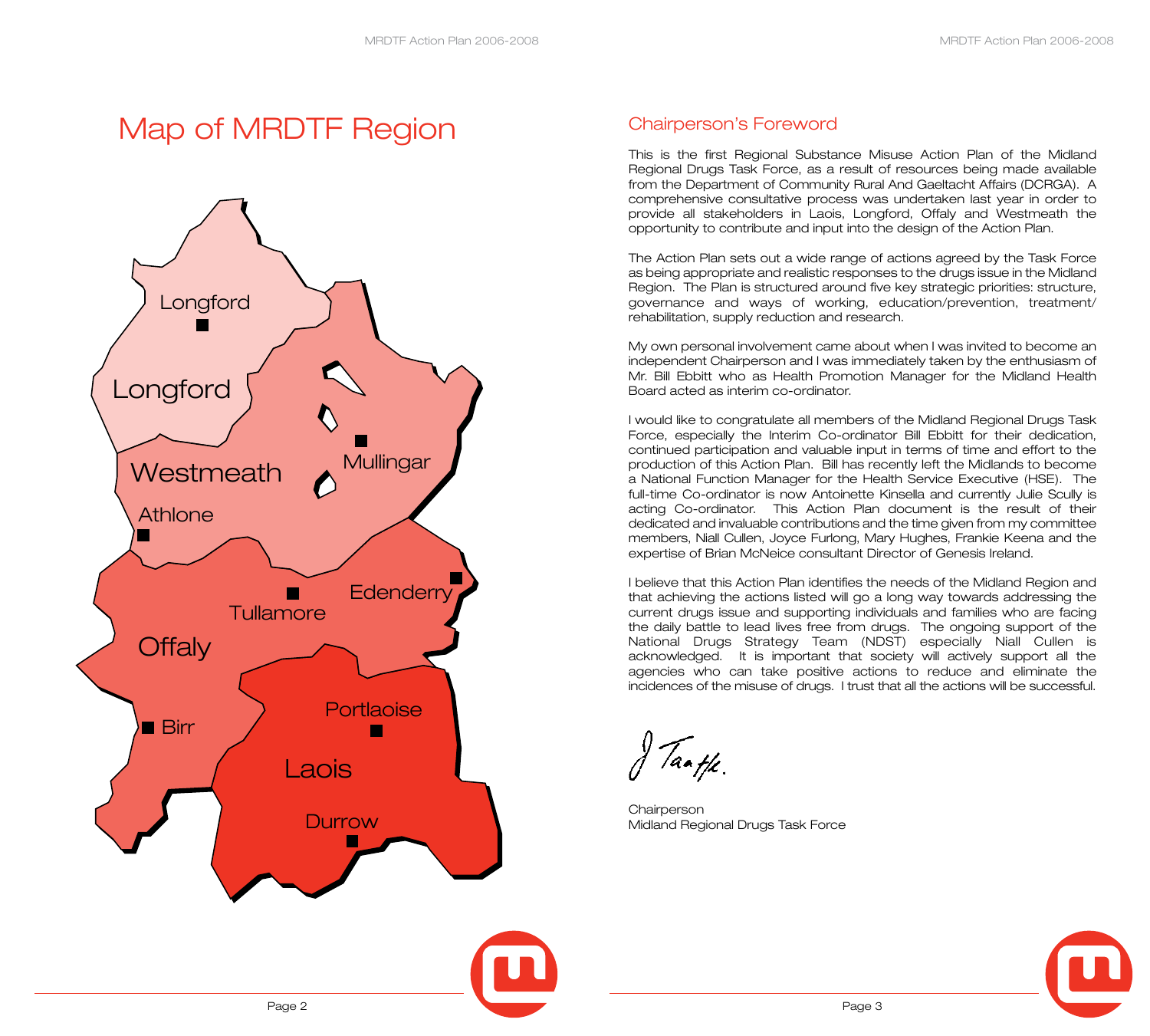## Section 1: Background and Context

#### 1.1 Introduction

Under the governments national drugs strategy 2001-2008 the Midland Regional Drugs Task Force (MRDTF) is one of ten Regional Drugs Task Forces (RDTFs) set up across the country in 2003 by Minister Noel Ahern T.D. to deliver a more co-ordinated response in tackling the problem of drug misuse.

The Midland RDTF was established in 2003 with the guidance and support of the National Drugs Strategy Team (NDST) under the aegis of the Department of Community Rural and Gaeltacht Affairs (DCRGA), the lead government department for the National Drugs Strategy 2001-2008.

After undertaking a comprehensive consultation process in the Region, the Midland RDTF working with its co-ordinators drew up the first Midland RDTF Action Plan. The plan was completed during 2005 and submitted to the NDST and DCRGA for its consideration and approval for government funding.

This plan is not a static document and therefore is subject to changes and alterations made to it by the Taskforce during its lifetime. In relation to this, the membership of the Taskforce, along with the staff, will endeavour to ensure that all the relevant parties are kept informed of such changes as they occur. The NDST will continue to support and monitor the progress of the implementation of the plan.

### 1.2 Overview of The National Drugs Strategy 2001-2008

The overall objective of the National Drugs Strategy 2001-2008 is to significantly reduce the harm caused to individuals and society by drug misuse through a concerted focus on:

- Supply reduction
- Prevention (including education and awareness)
- Treatment (including rehabilitation and risk reduction)
- Research

The document states that the Strategic Aims of the National Drugs Strategy (NDS) are to:

- Reduce availability of illicit drugs
- Promote throughout society a greater awareness, understanding and clarity of the dangers of drug misuse
- Enable people with drug misuse problems to access treatment and other supports in order to re-integrate into society
- Reduce the risk behaviour associated with drug misuse
- Reduce the harm caused by drug misuse to individuals, families and communities
- Have valid, timely and comparable data on the extent and nature of drug misuse in Ireland
- Strengthen existing partnerships in and with communities and build new partnerships to tackle problems of drug misuse

#### In 2005 a Mid-term Review of the National Drugs Strategy was published and the main outcomes were as follows:

- Current aims and objectives of the National Drugs Strategy are fundamentally sound
- Progress is being made across the 4 pillars

1.3 Mid-term Review of National Drugs Strategy

- Some adjustments are required to re-focus priorities and accelerate rollout and implementation of key actions in the period up to 2008
- Rehabilitation to be a 5th pillar of the Strategy
- Family Support measures to encourage RDTFs to prioritise the provision of family support services in their areas and action plans

#### 1.4 Background to the Midland Regional Drugs Task Force

The geographic area covered by the Taskforce is Laois, Offaly, Longford and Westmeath. The role of the RDTF as set out in the National Drugs Strategy (NDS) is to research, develop, implement and monitor a co-ordinated response to illicit drug use at regional level, based on best evidence of what is effective. This will be achieved using a partnership approach involving the statutory, voluntary and community sectors, through the deployment of a single, integrated plan, which all organisations and agencies statutory, voluntary and community are committed to implementing.

#### The RDTF operates at five distinct levels:

- 1. Collaborative working within and between agencies and the community and voluntary sector in developing synergies in service provision
- 2. Creating and maintaining an up-to-date database on the nature of illicit drug use in the region and provide information on drug-related services and resources in the region
- 3. Identifying and addressing gaps in service provision, having regard to evidence available on the extent and specific locations of illicit drug use in the region
- 4. Developing regionally relevant policy proposals
- 5. Supporting the implementation of actions under the National Drugs Strategy within a regional context

The Midlands RDTF has been given the task of developing a Regional Action Plan.

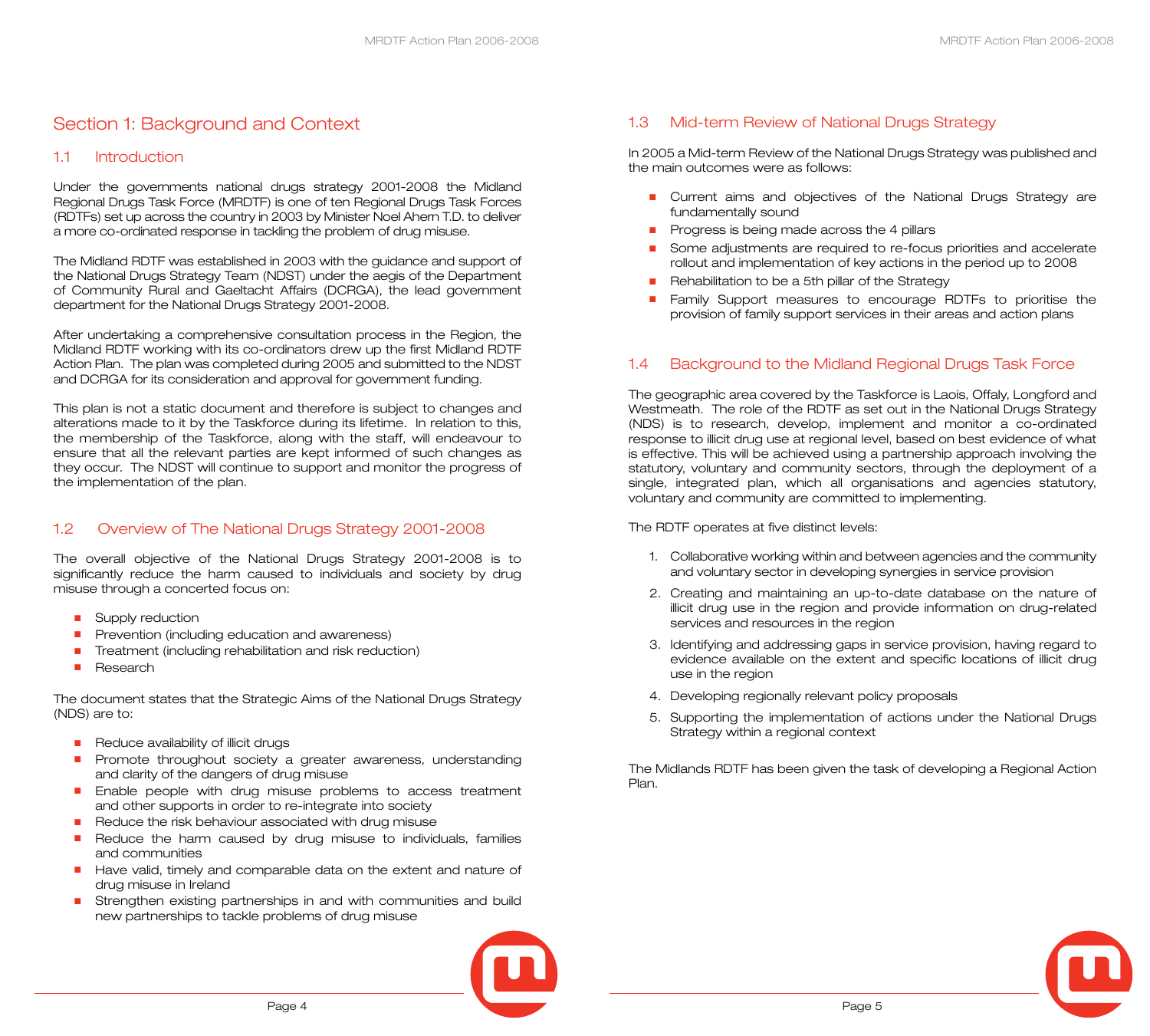#### 1.5 Membership of Midland Regional Drugs Taskforce

Under the original terms of the NDS, each Task Force appointed a Regional Co-ordinator and a Chairperson. In the Midland Region, an independent chairperson was elected by the membership. Following the guidelines issued by the NDS, this membership is subject to review and rotation. In this region there are seats available to the following sectors:.

| Statutory                                                                                                                                                                                        | Statutory                                                                                                                                                                   | Other                                                                        |  |  |
|--------------------------------------------------------------------------------------------------------------------------------------------------------------------------------------------------|-----------------------------------------------------------------------------------------------------------------------------------------------------------------------------|------------------------------------------------------------------------------|--|--|
| Local Authority;<br><b>Vocational Educational</b><br>Committee:<br><b>Health Services</b><br>Executive:<br>Department of<br>Education and Science:<br>Department of Social<br>and Family Affairs | An Garda Síochána:<br><b>Probation Service:</b><br>Foras Áiseanna Saothair:<br>Revenue Commissioners<br>- Customs and Excise<br>Division:<br><b>Public Representatives;</b> | <b>Voluntary Sector;</b><br>Community Sector;<br>Area Based<br>Partnerships. |  |  |

There are a total of 27 seats on the Midland RDTF and the chart below shows the breakdown of these seats.

#### Chart 1: Seats on MRDTF



#### appointed for a minimum period of two years and a maximum period of three years. The RDTF will have a staff of three full-time workers; a co-ordinator, a regional development officer and an administrator. The HSE acts as the host

agency for the MRDTF.

1.6 Organisational Structure of MRDTF

The Midland RDTF has also agreed to establish four sub-committees based on the pillars of the NDS, these sub-committees will have both RDTF Members and non-RDTF members and will draw in expertise when required. In addition to the regional sub-committees it will also have two key operational sub-committees, the projects sub-committee will deal with the assessment of new projects and monitor projects receiving on-going funding from the RDTF. The executive sub-committee will be responsible for finance and staffing.

The Midland RDTF has an Independent Chairperson. The Chairperson is

The Midland RDTF will also facilitate the establishment of Community Drug Action Groups in the towns most badly affected by the drugs problem in the region. These groups will mainly comprise of members of the local community with seats being made available for stakeholders also. These groups will be empowered to participate in the implementation of actions to tackle substance misuse in their local community.

Chart 2: Midland Regional Drugs Task Force Organisational Chart



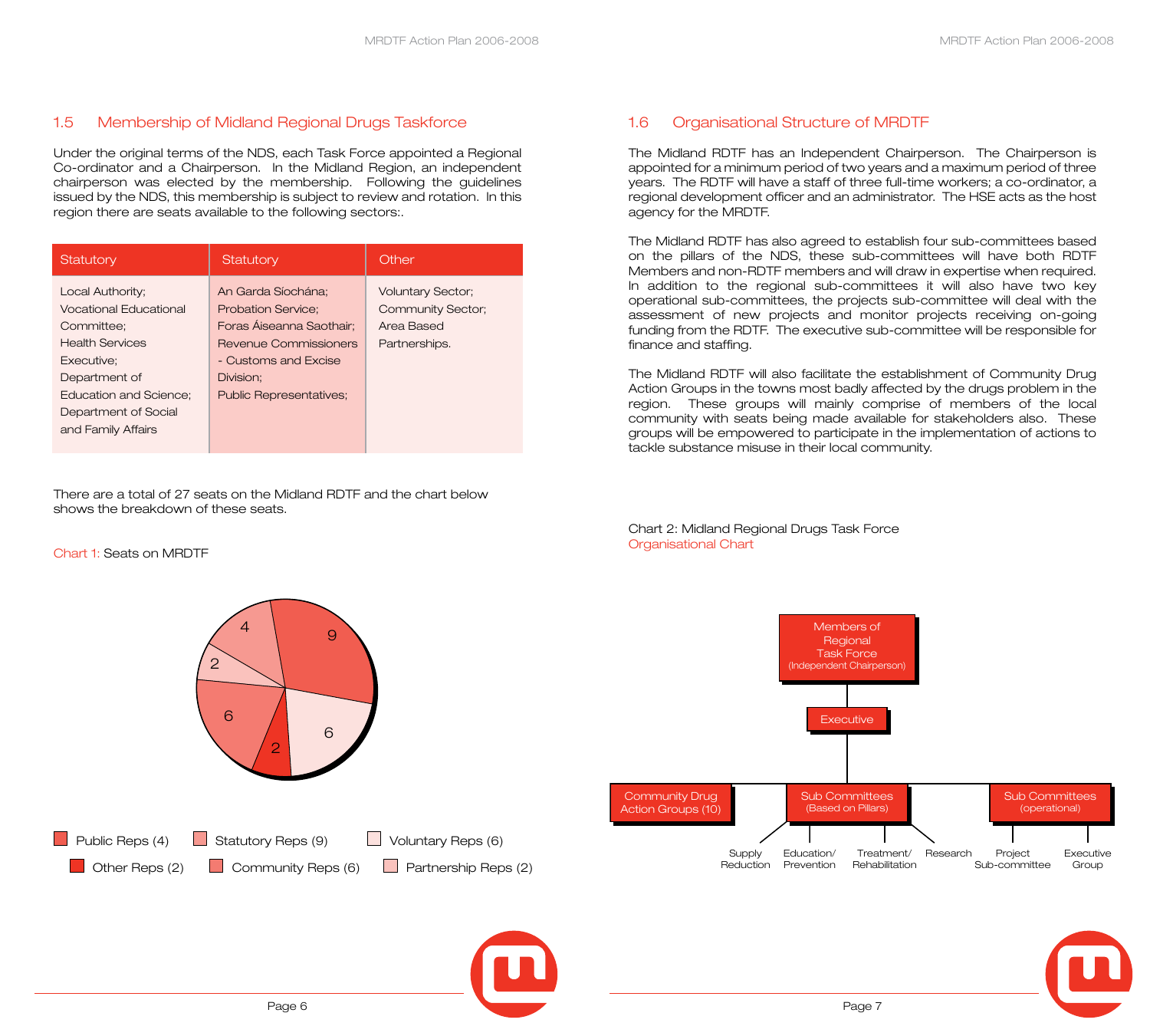#### Midland Regional Drugs Taskforce Members 2003-2006

| Organisation                               | Member 03-06                                                      | Member 06-08                              |
|--------------------------------------------|-------------------------------------------------------------------|-------------------------------------------|
| Independent Chairperson                    | <b>Jack Taaffe</b>                                                | <b>Jack Taaffe</b>                        |
| Co-Ordinators<br>Interim<br>Full<br>Acting | <b>Bill Ebbitt</b><br>Antoinette Kinsella                         | Antoinette Kinsella<br>Julie Scully       |
| <b>NDST Representative</b>                 | <b>Niall Cullen</b>                                               | <b>Niall Cullen</b>                       |
| <b>Health Service Executive</b>            | <b>Bill Ebbitt</b><br>Fran Byrne<br>Kevin O'Hagan<br>Peter McEvoy | Dorrie Mangan                             |
| <b>Vocational Education Committee</b>      | Josephine O'Donnell                                               | Josephine O'Donnell                       |
| Foras Áiseanna Saothair                    | <b>Claire Wynne</b>                                               | Claire Wynne                              |
| An Garda Síochána                          | John Moloney                                                      | <b>Liam Delaney</b>                       |
| Dept of Education & Science                | <b>Seamus Murray</b>                                              | Seamus Murray                             |
| <b>Customs &amp; Excise</b>                | Dave McEneff<br><b>Terry Smith</b>                                | Patricia Furlong                          |
| Probation & Welfare                        | David Murray                                                      | Mary O'Sullivan                           |
| Directors of Community<br>& Enterprise     | Declan Byrne                                                      | Declan Byrne                              |
| <b>Westmeath Community</b><br>Forum        | Linda Jo Quinn<br>Joyce Furlong<br><b>Maureen Finlay</b>          | Joyce Furlong                             |
| <b>Offaly Community Forum</b>              | <b>Mary Scully</b>                                                | <b>Brian Hart</b>                         |
| Laois Community Forum                      | <b>Paul Culleton</b><br><b>Mary Wheatley</b>                      | Mary Wheatley                             |
| Longford Community Forum                   | Parvez Butt                                                       | Parvez Butt                               |
| Midland Regional<br><b>Youth Services</b>  | Nicola Johnston<br><b>Geraldine Lacey</b>                         | Nicola Johnston<br><b>Geraldine Lacey</b> |
| Foroige                                    | <b>Colin McAree</b>                                               | Colin McAree                              |
| Midland Regional Support Agency            | <b>Julie Scully</b>                                               | Vacant                                    |
| Merchant's Quay Ireland                    | <b>Tony Geoghegan</b>                                             | <b>Tony Geoghegan</b>                     |
| Partnerships & ADM Funded                  | <b>Karina Curley</b>                                              | Karina Curley                             |
| <b>Community Groups</b>                    | Frank Murtagh                                                     | Frank Murtagh                             |
| <b>Traveller Groups</b>                    | Teresa Joyce<br>Petra Daly                                        | Vacant                                    |
| National Learning Network                  | <b>Mary Hughes</b>                                                | Mary Hughes                               |
| <b>Belhavel Training Services</b>          | Sheila Byrne                                                      |                                           |
| Open Door Project                          | <b>Declan Hughes</b>                                              | <b>Declan Hughes</b>                      |
| <b>Athlone Drug Awareness</b>              | Frankie Kenna                                                     | Frankie Kenna                             |
| Lir Family & Community Project             | <b>Graeme Moore</b>                                               | Not Applicable                            |
| Laois County Council                       | Marita Costigan                                                   | Thomas Jacob                              |
| <b>Offaly County Council</b>               |                                                                   | Percy Clendennan                          |
| <b>Westmeath County Council</b>            |                                                                   | Joe Whelan                                |
| <b>Longford County Council</b>             | <b>Paddy Belton</b>                                               | <b>Gerry Brady</b>                        |
| Irish Pharmaceutical Union                 | Liz Hoctor                                                        | <b>Paddy Carragher</b>                    |
| Dept. Social Family Affairs                | Vacant                                                            | Vacant                                    |

## Section 2: A Profile of the Region

#### 2.1 Regional Demographics

The CSO Preliminary Statistics for 2006 show that the four counties in the Midland Region have experienced a very significant increase in population since 2002. In fact the region appears to be one of the fastest growing regions in the state.

The population of the Region was 251,380 in 2006. This was broken down by County as follows:

Table 1: Population of each county and % Change 2002-2006

| County         | 2002<br>2006     |           | % Change |  |
|----------------|------------------|-----------|----------|--|
| Longford       | 21,068           | 34,361    | 10.6     |  |
| Westmeath      | 71,858<br>79,403 |           | 10.5     |  |
| Laois          | 58,774           | 67,012    | 14       |  |
| Offaly         | 63,663           | 70,604    | 10.9     |  |
| Midland Region | 225,363          | 251,380   | 11.5     |  |
| <b>State</b>   | 3,917,203        | 4,234,925 | 8.1      |  |

Source: CSO 2006 Preliminary

A combined population of 60,000 is estimated to reside in the towns of Athlone. Mullingar, Tullamore, Longford, and Portlaoise. The 2006 census figures indicate that the Midland Region exceeded the National Spatial Strategy current trend based population projections for 2020. This would indicate a projected population of approximately 300,000 in the Midlands by 2020.

The Region is lagging behind in average disposable household income per person relative to the State average and the Border, Midland & Western (BMW) Region.

#### Table 2: Average Disposable Household Income .

| County            | Disposable Household<br>Income per person (2003) | <b>Index of Disposable</b><br>Household Income (State 100) |
|-------------------|--------------------------------------------------|------------------------------------------------------------|
| Longford          | €17,023                                          | 88.1                                                       |
| Westmeath         | €18.024                                          | 97.1                                                       |
| Laois             | €14,926                                          | 89.3                                                       |
| Offaly            | €16,422                                          | 86.8                                                       |
| Midland Region    | €17,097                                          | 90.9                                                       |
| <b>BMW Region</b> | €17,114                                          | 91                                                         |
| State             | €18,610                                          | 100                                                        |

Source: CSO 2003

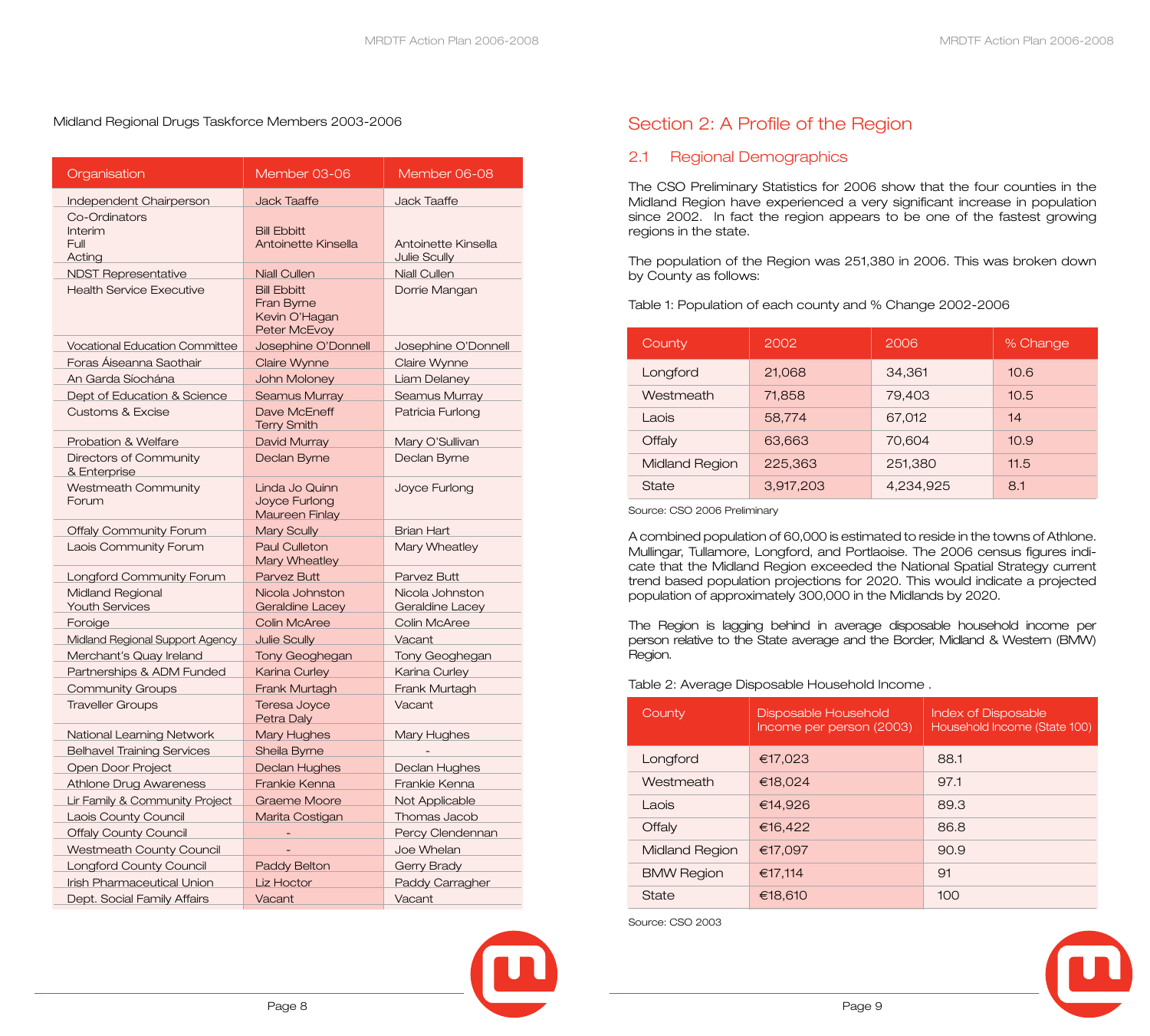#### 2.2 Extent and Nature of the Drug Misuse Problem in the **Region**

There are a variety of data sources currently available outlining the scale and nature of the drugs misuse issue across the country, however, data for this region is difficult to isolate from national statistics and as a result data available to the RDTF for the region is limited. The Midland RDTF has identified the urgent need to establish more detailed information in relation to the extent and nature of drug use in the region.

#### 2.2.1 Prevalence of Drug Use in the Region

In June 2005, the second bulletin on the 2002/2003 Drug Prevalence Survey was published and gives a breakdown of drug prevalence by HSE Region and Northern Ireland. This survey found that the proportion of those surveyed in the Midland Region who reported ever having taken an illegal drug (lifetime prevalence) was 11.2%, 3% of those had done so in the previous year and 1% was in the previous month.

|  | Table 3: Ireland - Illegal Drugs - MRDTF Region (%) |
|--|-----------------------------------------------------|
|  |                                                     |

|                   | Lifetime<br>all<br><b>adults</b><br>$15 - 64$ | Lifetime<br>young<br>adults<br>15-34 | Lifetime<br>older<br>adults<br>$35 - 64$ | Recent<br>all<br>adults<br>$15 - 64$ | Recent<br>young<br>adults<br>$15 - 34$ | Recent<br>older<br>adults<br>$35 - 64$ | 'Current<br>all<br>adults<br>$15 - 64$ | Current<br>vouna<br>adults<br>$15 - 34$ | Current.<br>older<br>adults<br>$35 - 64$ |
|-------------------|-----------------------------------------------|--------------------------------------|------------------------------------------|--------------------------------------|----------------------------------------|----------------------------------------|----------------------------------------|-----------------------------------------|------------------------------------------|
| Midland<br>Region | 11.2%                                         | 5.8%                                 | 7.3%                                     | 2.8%                                 | 5.1%                                   | 0.8%                                   | 1.0%                                   | 1.3%                                    | 0.8%                                     |
| Ireland           | 19.0%                                         | 26.4%                                | 12.3%                                    | 5.6%                                 | 9.7%                                   | 1.9%                                   | 3.0%                                   | 5.2%                                    | $1.0\%$                                  |

Source: NACD & DAIRU, June 2005

Illegal drug use in this RDTF area primarily related to the use of cannabis for which similar rates were reported. The study also found that males and young adults reported higher prevalence rates. All prevalence rates in the Region were lower than the corresponding national rates.

The lifetime prevalance rate for alcohol among male respondents was higher than the corresponding national rate. The nature and extent of alcohol usage in the region was raised during the consultation process for this plan, however, since it is not an illicit drug (for adults) it was not appropriate for it to be covered by the actions in this plan except for those under 18.

1 Published by the National Advisory Committee on Drugs (NACD) and the Drug and Alcohol Information and Research Unit (DAIRU), 2005.



#### 2.2.2 Opiate Use in the Region

The latest European School Survey Project on Alcohol and Other Drugs (ESPAD) 2005, found that a National level 89% of 16 year olds attending school have used alcohol in the last 12 months, that almost one in ten had taken 'any illicit drug but cannabis', that use of inhalants is twice the EU average (22%) and the use of marijuana or hashish is twice as common in Ireland (32%) than the average for all ESPAD countries (16%),' The report also indicated that more than one in five Irish schools students believe that cannabis is 'easily available in schools' and 78% believe it to be easily available in general.

The first national capture-recapture study of opiate use estimated that there are 14,452 opiate users in Ireland of which approximately 2,225 are outside the Dublin area. In July 2004, there was over 7,000 people on the Central (Methadone) Treatment List however there was a 250% increase in the numbers on the treatment list outside of the Eastern Region Health Authority region.

The European monitoring centre for drugs and drug addiction (EMCDDA), defines problem drug use (PDU) as 'injecting drug use or long duration/ regular use of opiates, cocaine and/or amphetamines'. Variations in definations and methodoligical uncertainties mean that obtaining reliable estimates in this area is difficult, according to the EMCDDA. While there is considerable anecdotal evidence suggesting extensive cocaine use in Ireland, statistics for the Midlands do not exist.

In 2004 the MRDTF commissioned an exploratory study of heroin misuse in Athlone and Portlaoise entitled 'Darkness on the Edge of Town' attempted to estimate the extent of the heroin issue in both locations. Whilst the report was not definitive in terms of the number of heroin users it did state that there were 57 people reported to be in treatment in the Region in 2000 but that this figure was likely to be 'a serious under-representation of the heroin problem that exists'. From this study the profile of drug misusers in the Region indicates that the majority are male, in their teens or early 20's, living in the family home and poorly educated.

#### 2.2.3 Treatment Statistics

The treatment statistics presented relate to those recorded on the National Drug Treatment Reporting System (NDTRS) cases rose from 65 to 127 between 2003 and September of this year.

Table 4: Users Receiving Treatment in the HSE Midland Area from 2003 - Present.

| <b>HSE Midlands Area</b>             | 2003          | 2004          | 2005          | Jan-Sept 06   |  |
|--------------------------------------|---------------|---------------|---------------|---------------|--|
|                                      | No of clients | No of clients | No of clients | No of clients |  |
| <b>HSE Midland</b><br><b>Clinics</b> | 63            | 88            | 94            | 95            |  |
| <b>HSE Midland GP's</b>              | $\mathcal{P}$ | 12            | 27            | 32            |  |
| Total                                | 65            | 1OO           | 121           | 127           |  |

Source: Central Treatment List

2 *The State of the Drugs Problem in Europe,* EMCDDA, 2005 3 McElwee and Monaghan, 2005, Athlone Institute of Technology and Midland RDTF

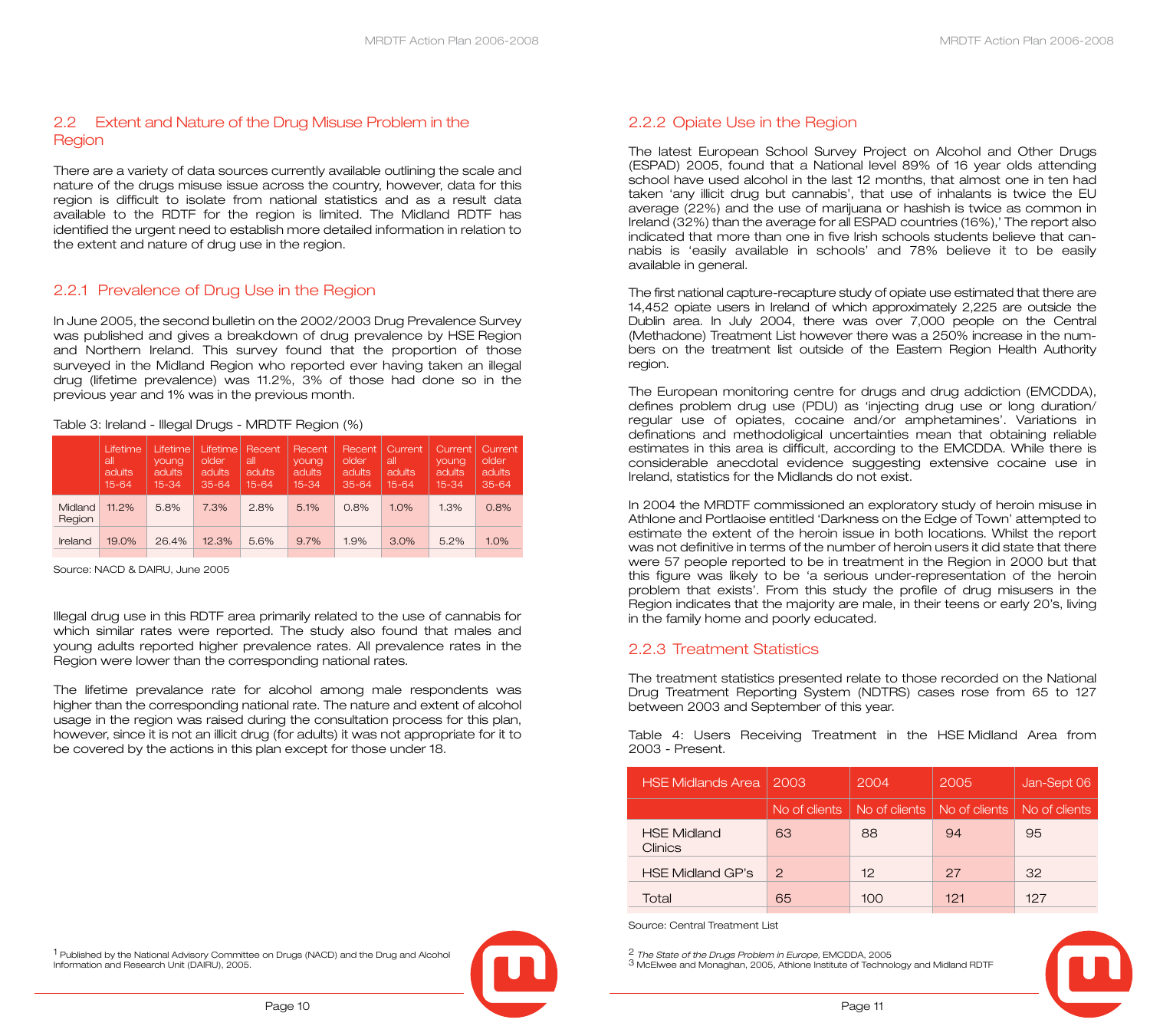#### 2.2.4 Garda Statistics for the Midland Regional Drugs Task Force Area

#### Table 5: Persons Prosecuted for drugs offenses by age and gender

| Region                | Under 17 years |    | 18-20 years |     | 21 years & over |     | <b>Total</b> |     | <b>Total Persons</b> |
|-----------------------|----------------|----|-------------|-----|-----------------|-----|--------------|-----|----------------------|
|                       | M              | Ξ  | M           | F.  | M               | F   | M            | F.  |                      |
| Laois/Offaly          | 67             | 6  | 459         | 39  | 1137            | 169 | 1663         | 214 | 1877                 |
| Longford/Westmeath    | $\Theta$       |    | 47          | 3   | 93              | 8   | 149          | 12  | 161                  |
| <b>Total Region</b>   | 76             |    | 506         | 42  | 1230            | 177 | 1812         | 226 | 2038                 |
| <b>Total National</b> | 522            | 38 | 2587        | 163 | 5975            | 584 | 9082         | 785 | 9867                 |
| Region %              | 4%             |    | 26.9%       |     | 69%             |     | 100%         |     |                      |
| National %            | 6%             |    |             | 28% | 66%             |     | 100%         |     |                      |

(An Garda Síochána Annual Report 2005)

#### Table 6: Proceedings for possession, supply, obstruction and other offenses.

| Region             | Spec 3 MDA<br>(possession only) | Spec 15 MDA<br>(supplier/dealer) | Sec 21 MDA<br>(obstruction) | <b>Other MRD</b><br>(offenses) | Total         |
|--------------------|---------------------------------|----------------------------------|-----------------------------|--------------------------------|---------------|
| Laois/Offaly       | 373                             | 85                               | 10                          | 14                             | 482           |
| Longford/Westmeath | 149                             | 30                               | 3                           | $\overline{4}$                 | 186           |
| Region Total (%)   | 522 (78%)                       | 115 (17%)                        | 13(2%)                      | 18(3%)                         | 668 (100%)    |
| National (%)       | 7432 (74%)                      | 1928 (19%)                       | 479 (5%)                    | 235 (2%)                       | 10,074 (100%) |

(An Garda Síochána Annual Report 2005)

#### Table 7: Misuse of Drugs Act (as amended)

Offenses where proceedings commenced by division and drug type

| Region             | <b>Cannabis</b>  | <b>Cannabis</b><br>Resin | Cannabis<br>Plant | Heroin           | <b>LSD</b>   | Ecstacy           | Amphet            | Cocaine          | Other          | <b>Total</b>      |
|--------------------|------------------|--------------------------|-------------------|------------------|--------------|-------------------|-------------------|------------------|----------------|-------------------|
| Laois/Offaly       | 71               | 210                      | 3                 | 52               | $\Omega$     | 63                | 36                | 32               | 5              | 473               |
| Longford/Westmeath | $\circ$          | 117                      | 5                 | 18               | $\Omega$     | 25                |                   | 15               | $\mathcal{S}$  | 183               |
| Region Total (%)   | 71 (10.8%)       | 327 (49.9%)              | $8(1.2\%)$        | 70 (10.68%)      | $O(0\%)$     | 88 (13.43%)       | 36 (5.49%)        | 47 (7.17%)       | $8(1.2\%)$     | 655 (100%)        |
| National (%)       | 1048<br>(10.92%) | 5113<br>(53.29%)         | 64<br>(.67%)      | 1022<br>(10.65%) | 19<br>(.20%) | 787<br>$(8.20\%)$ | 191<br>$(1.99\%)$ | 1224<br>(12.76%) | 127<br>(1.32%) | 9595<br>$(100\%)$ |

(An Garda Síochána Annual Report 2005)



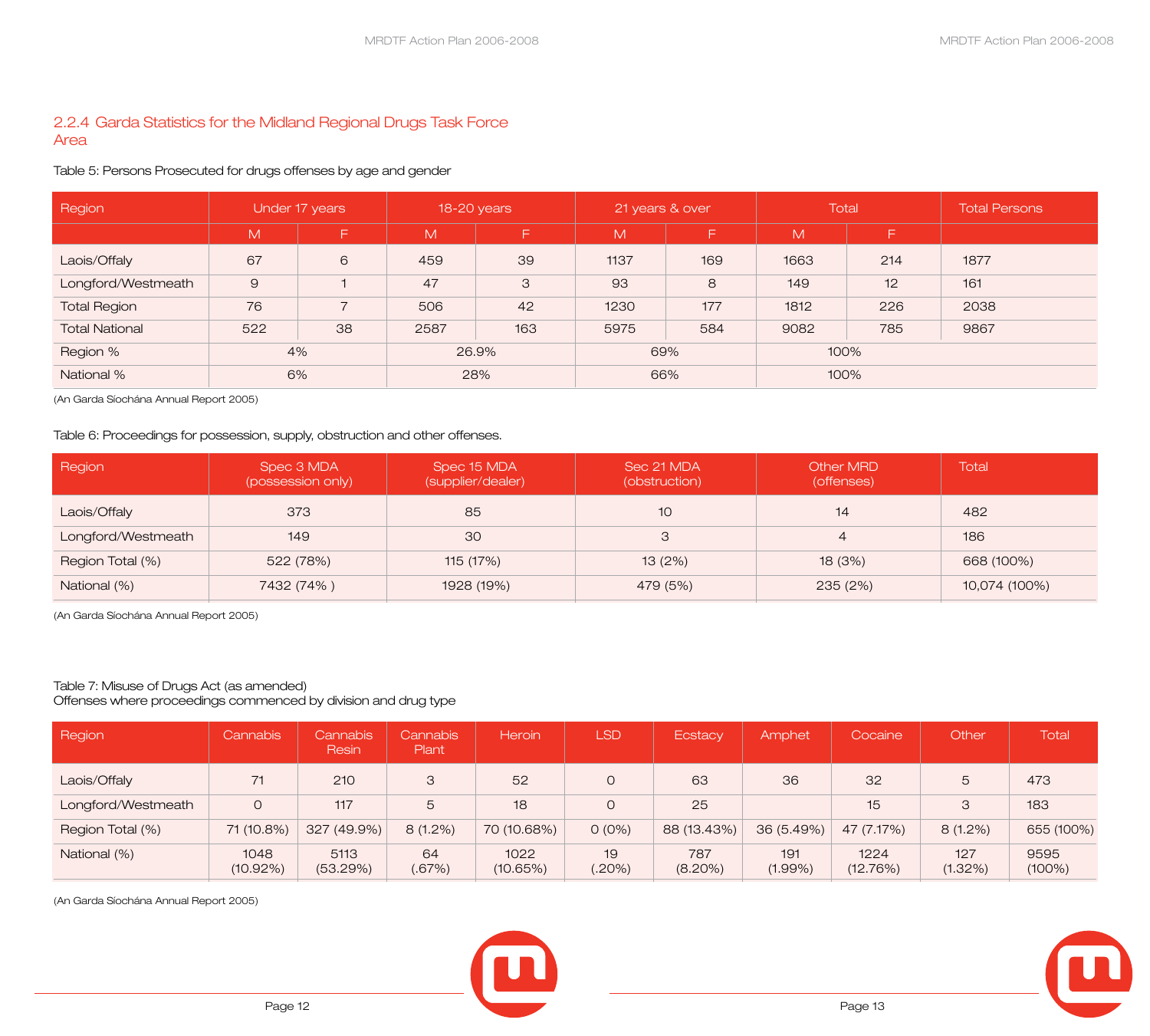#### 2.3 Services Available to Drug Users in the Region

Currently there are very limited services available to drug users in the Region. There is no detox facility in the region and there are currently are no residential rehabilitation places available. This section details the services currently available.

A number of community/voluntary organisations are also active around the specific issue of drugs.

#### 2.3.1 Community Alcohol & Drug Service (CADS)

The H.S.E. provides addiction counselling and a methadone maintenance programme through the Community Alcohol and Drug Services. Access to the Service is by self-referral, G.P., Probation Service, or any other statutory or voluntary organisation. Psychiatric assessment and intervention is available through a Consultant Psychiatrist within the Service.

#### Addiction Counselling Services

The overall purpose of the addiction counselling service is to seek to minimise drug and alcohol related harm in order to have a positive impact on individuals, families and communities by:

- 1. Providing assessment, counselling and therapeutic interventions that are matched to clients needs, demonstrable staff competence and evidence based practice.
- 2. Supporting and consulting with other disciplines in related areas, including primary care workers and other community agents in the provision of services for clients including provision of advice and support, brief intervention, systematic care planned counselling and extended care planned counselling.

#### Methadone Maintenance Programme

The Methadone Maintenance Programme is provided by a level 2 G.P. and a clinic nurse in CADS in Athlone and Portlaoise. Each clinic can accommodate a maximum of thirthy clients. Currently, clients attending the Programme from Mullingar and Birr travel to Portlaoise using transport service provided by the HSE.

#### 2.3.2 Adult Clinical Psychology

Clinical psychologist aim to reduce psychological distress and promote psychological wellbeing. The clinical psychologist works with individuals, couples, groups and families with mental health problems including addictive behaviours, and personal and family relationships. The clinical psychology service offers assessment using a variety of methods including tests, clinical interviews and observation of behaviour. Assessment may lead to therapy, counselling or advice. Clinical Psychologist work in many settings including hospitals, community health settings, in the community, and in individuals homes.

#### 2.3.3 Probation Service

The probation service become involved when clients are reffered to them by the Courts or through their work in prisons, and when appropriate make referrals to treatment services.

4 A level 2 G.P. is a G.P. with specialist training regarding the prescribing of methadone.



#### 2.3.4 The Garda Drug Squad

The Gardi are actively involved in giving advice and assistance in relation to substance abuse to parents and community groups.

According to An Garda Siochana Annual Report 2005 there were 80 lectures given in the region in that year.

#### 2.3.5 Juvenile Liaison Service

Juvenile Liaison Service is run by the An Garda Síochána and is aimed at young people under the age of 18 years. The purpose of the office is to prevent youth entering into the criminal justice system.

#### 2.3.6 Substance Misuse Education and Prevention Service

The Substance Misuse Education and Prevention service is provided through the Health Promotion Service. It provides a comprehensive range of services, throughout the Midland Area, based on the needs of the community, voluntary and statutory sectors around the issues relating to substance misuse. Partnership working with the community, voluntary and statutory sectors is a key means by which services are planned, implemented and delivered.

#### Services include

- The provision of accurate advice and information to the public on substance misuse.
- The publication and dissemination of resources and materials designed to be used as a tool for working with parents, communities and young people.
- The provision of training on evidence based substance misuse education theory, practice and methodologies to professionals working with young people in formal/informal educational settings.
- The supporting of whole community initiatives, both existing and new, by facilitating local communities, in partnership with other agencies, to develop effective and lasting local strategies.
- The provision of educational programmes within settings such as communities, youth services, out of school settings and workplaces. These programmes are delivered to population groups including young people, parents, community groups, men's and women's groups and special interest groups.

#### 2.3.7 Athlone Drug Awareness Group

This group offers drug awareness talks, non-alcoholic youth discos/events, dissemination of material on substance misuse. The group have always been committed to delivering healthy alternatives to alcohol and drugs. These activities have included the provision of alcohol free discos in association with our partners the Athlone Rugby Club, the Feedback music contest with our local agency partners Harmony CDP &Table quizzes and debates have also proven very popular and have incorporated the health theme on all occasions. Over the years we have funded recreational activities for many young people who would not have other wise had the opportunities available to them.

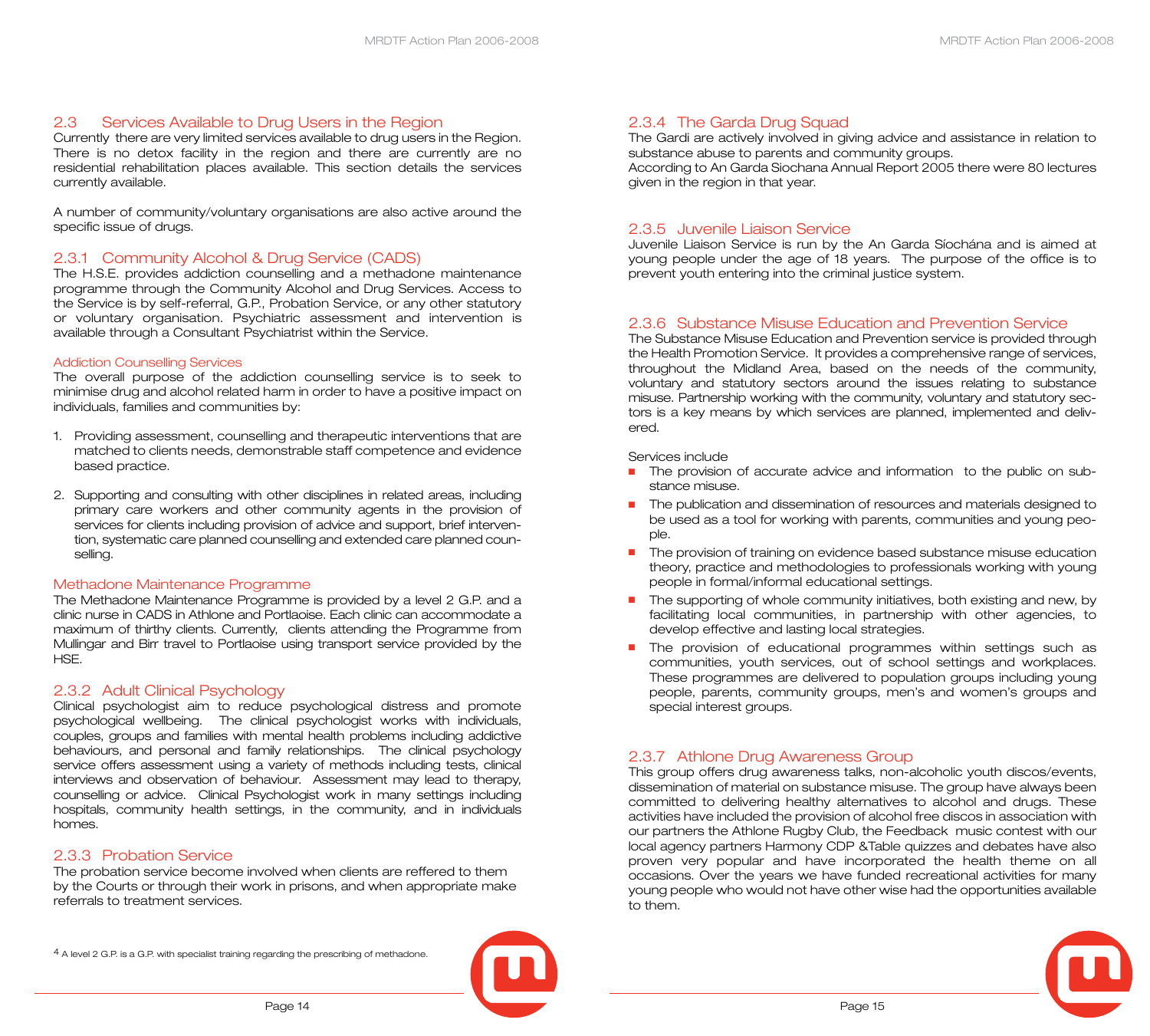## Section 3: The Action Plan

#### 3.1 Consultation Process for the Action Plan

The Midland RDTF established a Steering Group to oversee the development of the Regional Action Plan chaired by the Chairperson, and comprised of representatives of the taskforce. The Steering Group invited tenders for the development of this action plan. Genesis Strategic Management Consultants were awarded the tender and undertook the development of the Action Plan.

A comprehensive consultation process was undertaken in order to provide all stakeholders within the Region the opportunity to contribute and input into the design of the Action Plan. The consultation process included:

- Public fora meetings
- Meetings with statutory and voluntary organisations and groups
- Consultations with public representatives
- Meetings with key individuals and groups
- Written submissions
- Telephone based submissions
- Visits to projects.

Four public consultation meetings were held in Athlone, Tullamore, Longford and Portlaoise in February and March 2005. These public meetings were well advertised in the local media (radio and print), through public posters and through the various organisations represented on the RDTF. The meetings were facilitated by Genesis and the format of the meetings were identical in all four locations. The meetings resulted in a range of recommended actions to be considered for the final Action Plan. All of these ideas were considered by the Steering Group.

Over fifty meetings were conducted with various statutory and voluntary organisations and groups throughout the Region over the January to April 2005 period.

Written submissions were also encouraged by the RDTF through public advertisements and posters and through the organisations represented on the taskforce. In total, over 20 written submissions were received and considered as part of the development of the Action Plan.

A confidential telephone hotline was also set-up and manned throughout the month of March 2005 to facilitate members of the public to submit their views on the Action Plan.

Visits were made to a number of current, active projects within the Region. These visits provided an opportunity to review some of the work been undertaken on the ground and to engage individuals currently participating in these projects and solicit their views on the Action Plan. In particular, the views of young people and minority communities were sought.

Finally, a number of organisations conducted their own consultation sessions and submitted the output and conclusions from these sessions to the RDTF for consideration.

The consultation process assisted in the identification of key issues and developing practical suggested actions/solutions to address these issues. And, the process set out to ensure that stakeholders attempted to develop ideas and suggestions to address the identified issues. As a result, the process resulted in a thorough analysis and understanding of what the key issues were, but more importantly, practical actions/solutions being identified for consideration by the RDTF in the development of the Action Plan.

The RDTF is very confident that the extensive nature of the consultation process carried out ensures that the final Action Plan is reflective of the views of those living and working in the Region.

The Actions are presented under the following headings:

| Strategy   | Title                                       |
|------------|---------------------------------------------|
| Strategy 1 | Structures, Governance and Ways of Working. |
| Strategy 2 | Education / Prevention                      |
| Strategy 3 | Treatment / Rehabilitation                  |
| Strategy 4 | <b>Supply Reduction</b>                     |
| Strategy 5 | Research                                    |

5 A list of those consulted is included in Appendix 2.



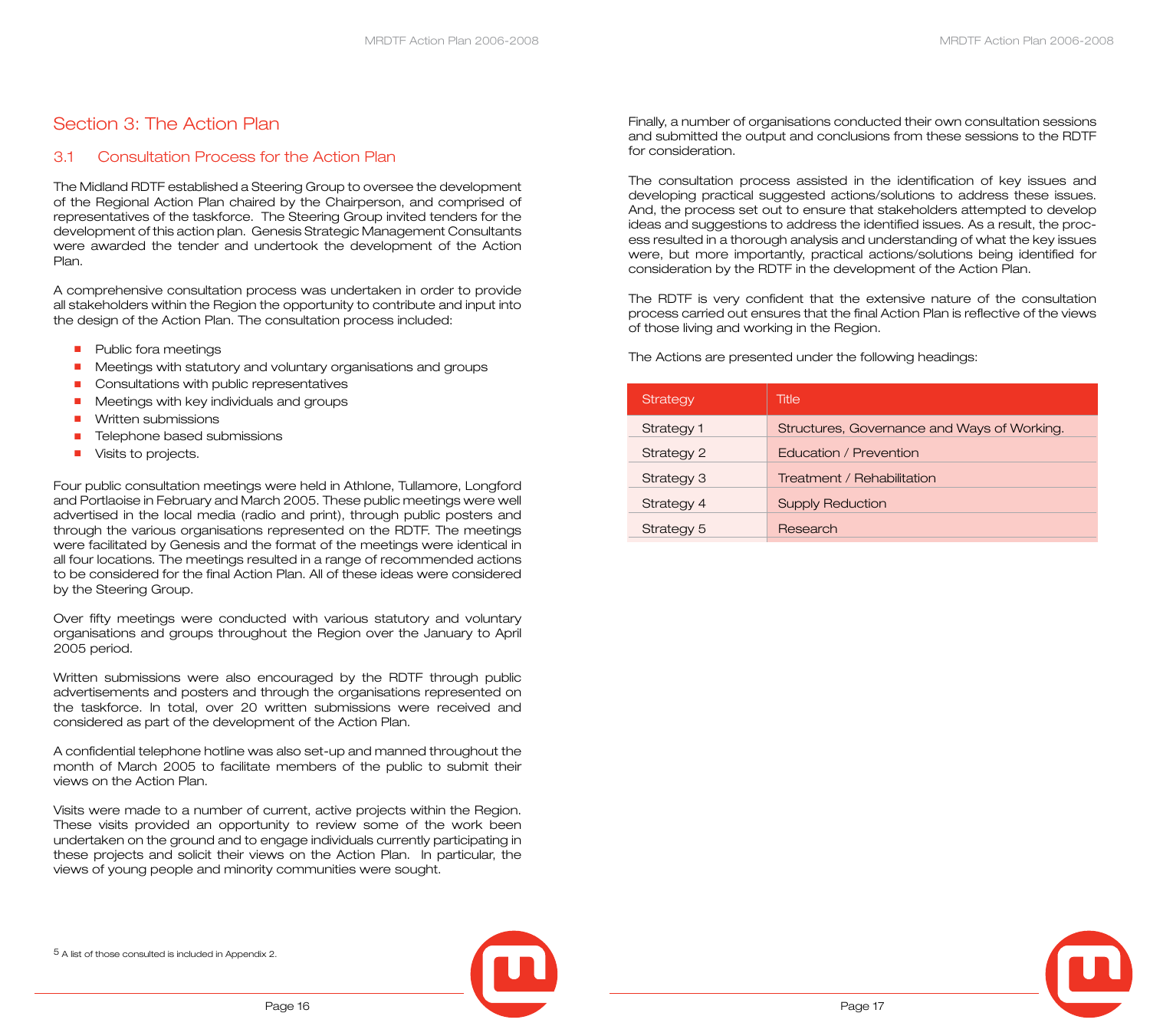#### 3.2 Actions

## Strategy 1: Structure, Governance and Ways of Working

|                                           | No. | <b>Title of Action</b>                                                                                                      | <b>Description</b>                                                                                                                                                                                                                                                                                                   | <b>Lead Agency</b>                               | <b>Outcome Measure</b>                                                                                                                                                                                                                                                                           | Priority |
|-------------------------------------------|-----|-----------------------------------------------------------------------------------------------------------------------------|----------------------------------------------------------------------------------------------------------------------------------------------------------------------------------------------------------------------------------------------------------------------------------------------------------------------|--------------------------------------------------|--------------------------------------------------------------------------------------------------------------------------------------------------------------------------------------------------------------------------------------------------------------------------------------------------|----------|
| Structure, Governance and Ways of Working | 1.1 | Re-select Membership<br>of the RDTF                                                                                         | Following completion of the Action<br>Plan the membership to include<br>senior decision makers within their<br>agency and public/community and<br>voluntary representatives.<br>Sub-committees to be established<br>within the Midland region in line with<br>the pillars outlined in the National<br>Drug Strategy. | <b>RDTF</b>                                      | New Taskforce appointed<br>Sub-committees up and running.                                                                                                                                                                                                                                        | Urgent   |
| Strategy 1:                               | 1.2 | Appoint a full time RDTF<br>co-ordinator                                                                                    | To recruit, select and appoint a<br>regional co-ordinator.<br>The co-ordinator is responsible for<br>the delivery of the Regional Action<br>Plan                                                                                                                                                                     | HSE in<br>conjunction<br>with the<br><b>RDTF</b> | Full time co-ordinator appointed and in situ                                                                                                                                                                                                                                                     | Urgent   |
|                                           | 1.3 | <b>Appoint Support Staff</b><br>to the RDTF                                                                                 | To Appoint one RDTF Development<br>Worker and one Administrator to<br>assist the RTDF co-ordinator to<br>deliver the Regional Action Plan                                                                                                                                                                            | <b>RDTF</b>                                      | Development Worker and administrative<br>support worker appointed and in situ.                                                                                                                                                                                                                   | Urgent   |
|                                           | 1.4 | Define terms of reference<br>and operational procedures<br>for the RDTF                                                     | The taskforce will agree operational<br>procedures.                                                                                                                                                                                                                                                                  | <b>RTDF</b>                                      | The taskforce operates within the<br>operational procedures agreed.                                                                                                                                                                                                                              | Urgent   |
|                                           | 1.5 | Design and deliver an<br>induction programme and<br>organise relevant training<br>programmes for all<br>members of the RDTF | An induction programme will be<br>designed to ensure that all members<br>have a basic (and common) level of<br>awareness of the nature, extent and<br>scale of the drug issue in the Region.<br>Relevant training programmes<br>offered to all members of the<br><b>Taskforce</b>                                    | RDTF-<br>Co-ordinator                            | All new RDTF members will receive induction<br>training. All members will be aware of their<br>expected role.<br>Members will have an understanding of; the<br>level of services in place; an awareness of<br>best practice in the provision of services;<br>understand the strategy of the RDTF | Urgent   |





Strategy 1:

Strategy 1:

Structure, Governance and Ways of Working

Structure, Governance and Ways of Working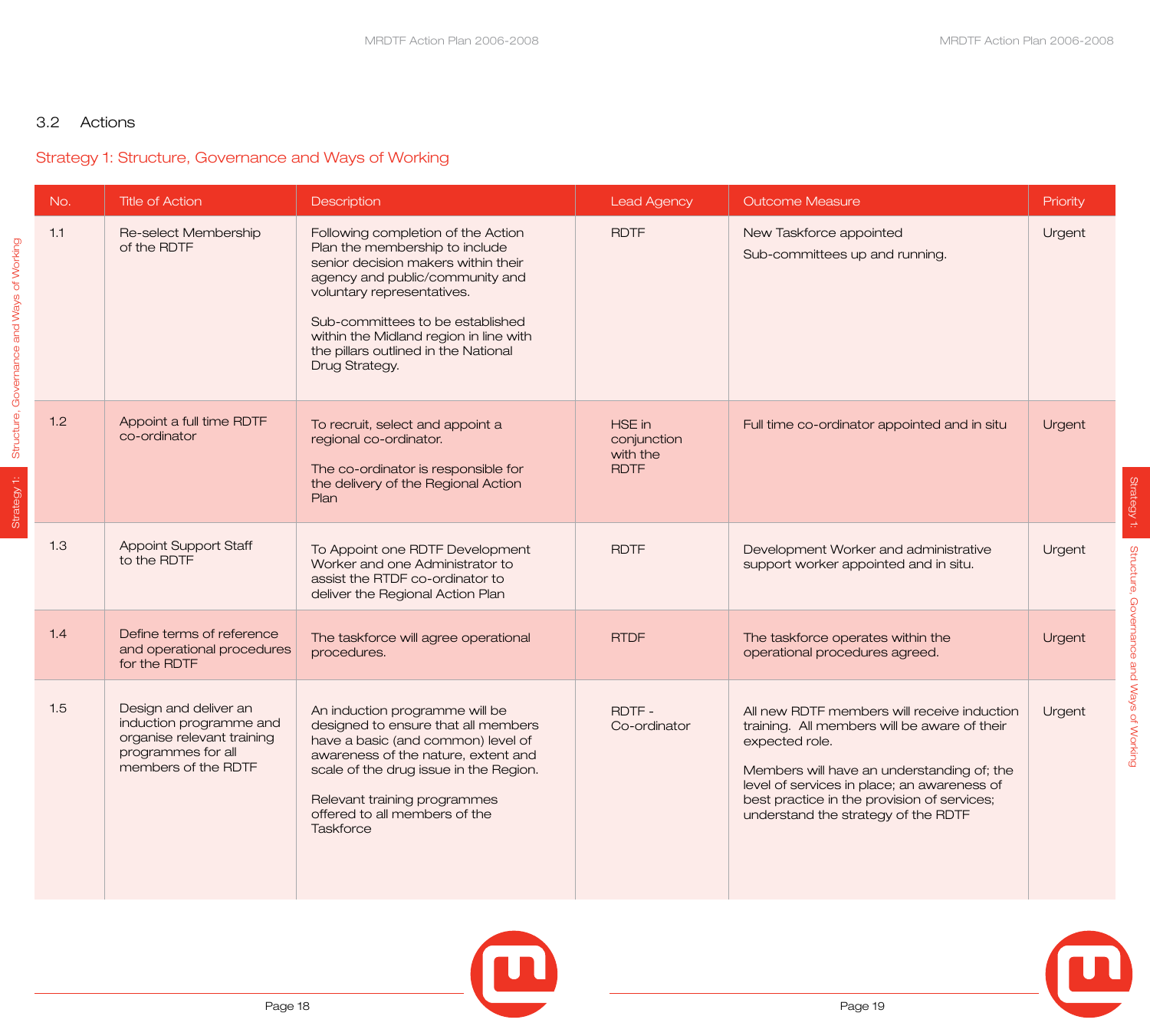| No.  | <b>Title of Action</b>                                                                                                                            | Description                                                                                                                                                                                                                                         | <b>Lead Agency</b>          | <b>Outcome Measure</b>                                                                                                                                                                                                                            | Priority |
|------|---------------------------------------------------------------------------------------------------------------------------------------------------|-----------------------------------------------------------------------------------------------------------------------------------------------------------------------------------------------------------------------------------------------------|-----------------------------|---------------------------------------------------------------------------------------------------------------------------------------------------------------------------------------------------------------------------------------------------|----------|
| 1.6  | The RDTF will initiate<br>support and the<br>establishment of<br>Community drug action<br>groups in each major town<br>within the Region.         | Establish and support local groups<br>in acting as a resource through<br>which 'local' actions can be<br>delivered within the context of the<br>Regional Action Plan                                                                                | <b>RDTF</b><br><b>Staff</b> | 10 community drug action schemes up<br>and running in the region.<br>Local communities empowered to<br>participate in the implementation of actions<br>to tackle drug misuse in the region.                                                       | Urgent   |
| 1.7  | Explore a co-ordinated<br>approach between issues<br>to deal with illicit drug<br>abuse and alcohol abuse<br>among teenagers within<br>the Region | To support the establishment of<br>appropriate structures to devise a<br>range of measures to reduce alco-<br>hol consumption in particular among<br>teenagers.                                                                                     | RDTF-<br>Co-ordinator       | Development of appropriate actions for<br>dealing with alcohol abuse among<br>teenagers within the region.                                                                                                                                        | High     |
| 1.8  | Establish a Projects<br>Sub-committee                                                                                                             | To establish a projects sub-commit-<br>tee and agree a terms of reference<br>for Projects Sub committee.<br>Where 'expert' advice may be<br>needed on any particular project/<br>proposal, an external advisor will be<br>organised as appropriate. | <b>RDTF</b>                 | All new projects/proposals submitted to<br>the RDTF are assessed through this sub-<br>committee to ensure they are in line with<br>best/recommended practice.<br>All projects that receive funding will meet<br>the criteria set out by the RDTF. | Urgent   |
| 1.9  | To ensure that RDTF is<br>kept up-to-date with<br>relevant research material.                                                                     | All new relevant research<br>documents are available and<br>circulated to the membership.                                                                                                                                                           | RDTF-<br>Co-ordinator       | Awareness of all relevant research material<br>for use in provision of services within<br>the Region                                                                                                                                              | High     |
| 1.10 | To develop a system of<br>performance monitoring to<br>be used throughout the<br>lifetime of the RDTF and<br>the Regional Action Plan             | To ensure appropriate<br>documentation is maintained from<br>which progress against Regional<br>Action Plan is reviewed annually                                                                                                                    | <b>RDTF</b><br><b>Staff</b> | Progress against the plan is visible and<br>clear to all key stakeholders.                                                                                                                                                                        | Medium   |
| 1.11 | Formal evaluation of RDTF<br>once a year                                                                                                          | To ensure that self-evaluation is<br>conducted.                                                                                                                                                                                                     | External<br>Facilitator     | That future planning is based on past<br>experience.                                                                                                                                                                                              | Medium   |
| 1.12 | Encourage and foster the<br>media (local media in<br>particular) to promote the<br>work of the RDTF.                                              | Put guidelines in place for liaison with<br>the media and to appoint a spokes-<br>person to liase with the media                                                                                                                                    | <b>RDTF</b>                 | A regular media presence for the RDTF                                                                                                                                                                                                             | Medium   |





Strategy 1: Structure, Governance and Ways of Working

Strategy 1:

Structure, Governance and Ways of Working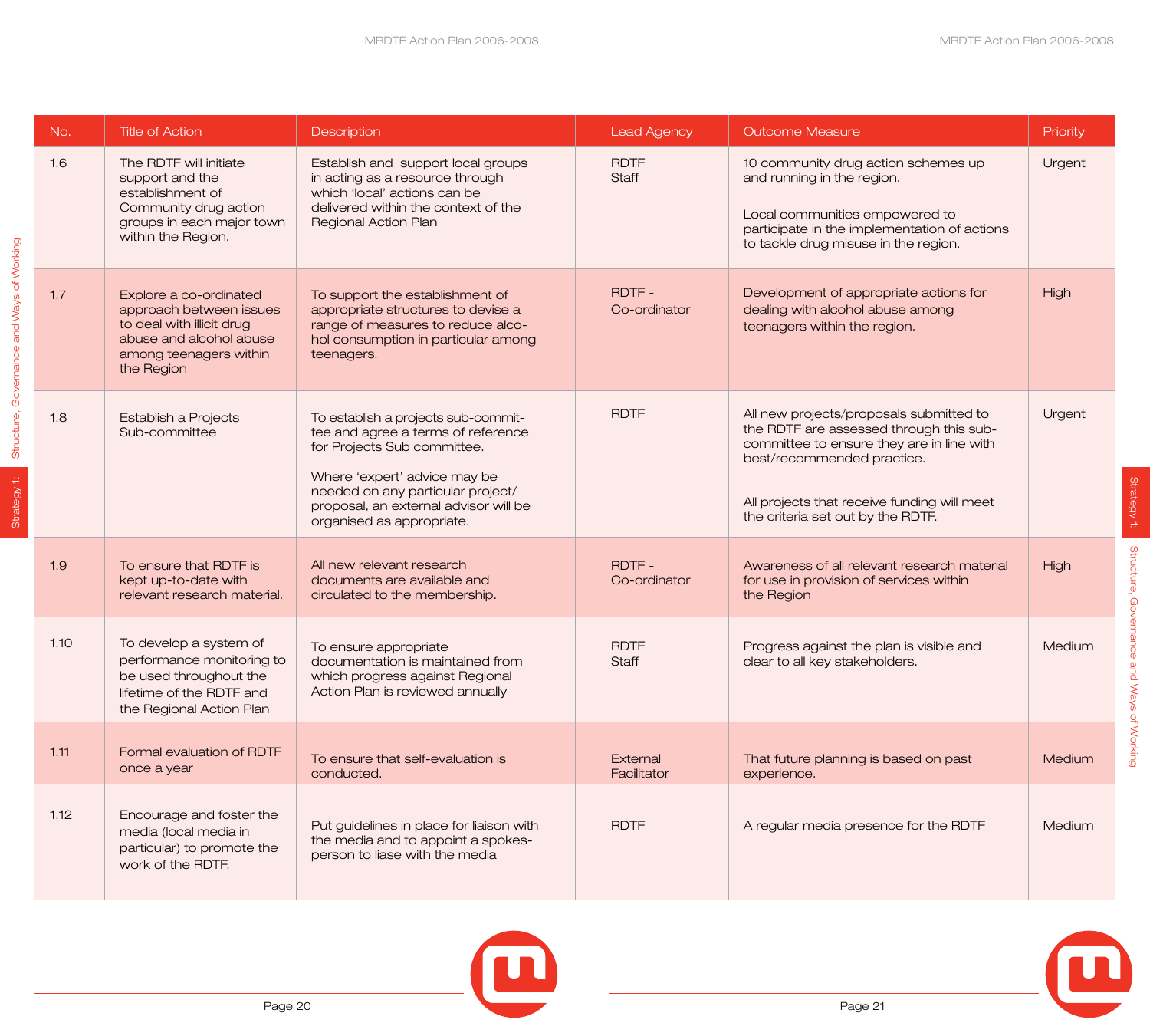Strategy 2:

Strategy 2:

Education / Prevention

Education / Prevention

## Strategy 2: Education/Prevention

| No. | <b>Title of Action</b>                                                                                                                                                                                    | Description                                                                                                                                                                                                                                                                                                                                                                                                                                                                                                                                                                                     | <b>Lead Agency</b>                                                                                      | <b>Outcome Measure</b>                                                                                                                                                                                                                                                                               | Priority |
|-----|-----------------------------------------------------------------------------------------------------------------------------------------------------------------------------------------------------------|-------------------------------------------------------------------------------------------------------------------------------------------------------------------------------------------------------------------------------------------------------------------------------------------------------------------------------------------------------------------------------------------------------------------------------------------------------------------------------------------------------------------------------------------------------------------------------------------------|---------------------------------------------------------------------------------------------------------|------------------------------------------------------------------------------------------------------------------------------------------------------------------------------------------------------------------------------------------------------------------------------------------------------|----------|
| 2.1 | Establish an inter-agency<br>team to build and deliver<br>training for dealing with<br>substance misuse within<br>local community<br>development groups                                                   | Identify a pool of trainers from the<br><b>MRDTF Region.</b><br>Develop accredited training<br>programmes (including Prior<br>Accredited Learning and FETAC)<br>to provide training and enhance<br>the capacity of professionals and<br>volunteers to appropriately respond<br>to those who present with<br>substance misuse issues<br>Deliver relevant training<br>programmes in the Region                                                                                                                                                                                                    | Inter agency in<br>partnership with<br><b>RDTF</b>                                                      | A pool of trainers are identified.<br>Accredited training is provided to members<br>of local community development groups in<br>the region.<br>Enhanced capacity of professionals and<br>volunteers to deal with substance misuse.                                                                   | Urgent   |
| 2.2 | Develop, launch and<br>disseminate a range of<br>materials appropriate to<br>relevant audiences within<br>the Midlands Region                                                                             | Identify and evaluate existing<br>materials and assess deficits.<br>Prepare and develop new material<br>to address deficit and/or audiences<br>not currently catered for using a<br>variety of multi-media methods.<br>Train and accredit individuals to<br>deliver the material with particular<br>emphasis on out of school and<br>non-formal education and<br>parent-support settings.<br>Monitor and evaluate regularly the<br>effectiveness of the material and<br>how it is delivered<br>Review annually materials and<br>identify additional requirements<br>based on deficits and needs | RDTF / HSE -<br><b>Regional Health</b><br>Promotion<br>Service in<br>partnership with<br>other agencies | Comprehensive range of material available<br>Where appropriate material delivered<br>through 'accredited' individuals<br>Materials updated regularly, as required<br>Awareness levels raised so people are<br>aware where to go to access information<br>Material is accessible to all target groups | Urgent   |
| 2.3 | Ensure all schools and<br>other educational/training<br>establishments within the<br>area implement a<br>comprehensive substance<br>misuse prevention<br>programme in the context<br>of health education. | Ensure there is a needs-led,<br>comprehensive substance misuse<br>prevention programme in place<br>across the Region<br>Appoint a worker to support the<br>substance use education<br>programmes in the formal and<br>non-formal education settings.                                                                                                                                                                                                                                                                                                                                            | RDTF / HSE /<br>DES / FÁS.                                                                              | Ensure all education settings within the Region<br>are delivering the programme in line with<br>best practice.<br>Existing 'Walk Tall' and 'On My Own Two Feet'<br>Programmes be used as the initial primary resource<br>and local variations of programmes developed to<br>support local needs.     | Urgent   |



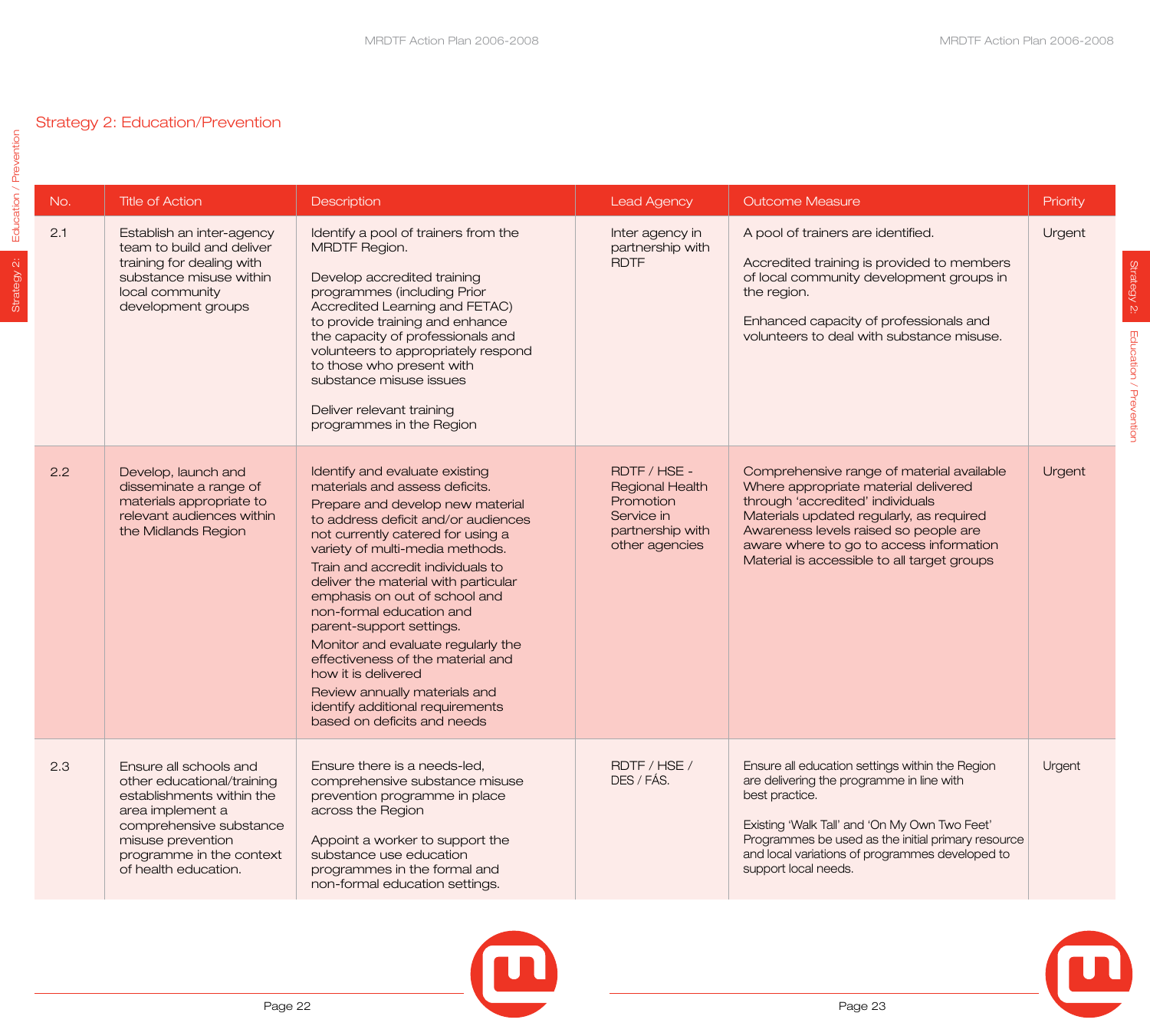Strategy 2:

Education / Prevention

Strategy 2: Education / Prevention

| No. | <b>Title of Action</b>                                                                                                             | Description                                                                                                                                                                                                                                                | <b>Lead Agency</b>                                                                                                  | <b>Outcome Measure</b>                                                                                                                                                                                | Priority |
|-----|------------------------------------------------------------------------------------------------------------------------------------|------------------------------------------------------------------------------------------------------------------------------------------------------------------------------------------------------------------------------------------------------------|---------------------------------------------------------------------------------------------------------------------|-------------------------------------------------------------------------------------------------------------------------------------------------------------------------------------------------------|----------|
| 2.4 | Design, develop and deliver<br>a drugs education<br>programmes for GPs and<br>Pharmacies in the Region                             | All GPs and Pharmacies in the<br>Region to receive drugs education<br>support on an ongoing basis.                                                                                                                                                         | HSE - GP Unit                                                                                                       | GPs and Pharmacies have drugs education<br>support on an ongoing basis.<br>Increased participation by GPs and<br>Pharmacies in drug related treatment<br>service provision                            | High     |
| 2.5 | Develop parental support<br>programmes to support<br>parents dealing with<br>substance misuse issues.                              | Identify existing parental support<br>programmes and ensure accessibility<br>throughout the region.<br>Review and modify existing support<br>programmes to meet local needs.                                                                               | Local community<br>development<br>action groups                                                                     | Regular parental support information<br>seminars/events take place within<br>the Region.<br>Parents have easy access to information.                                                                  | High     |
| 2.6 | Encourage and support the<br>implementation of the<br>Youth Work Act across<br>the region.                                         | The RDTF will assist in the<br>development of regional youth<br>action plans in accordance with the<br>Youth Work Act.<br>To ensure that substance misuse<br>prevention is a key component of<br>these action plans.                                       | VECs in<br>partnership with<br>other community,<br>voluntary and<br>youth service<br>providers and<br>young people. | Targets within action plan delivered once<br>they are in place.                                                                                                                                       | High     |
| 2.7 | Information to be made<br>available to all higher<br>education students within<br>the Region                                       | The RDTF will work with Athlone IT<br>to ensure that accurate and up to<br>date substance misuse information<br>is available to all third level students<br>in the region.                                                                                 | <b>RDTF Athlone IT</b><br>(Healthy<br>Campus Initiative)                                                            | Students have easy access to<br>accurate information.                                                                                                                                                 | Medium   |
| 2.8 | Ensure all education<br>settings in the Region<br>develop a substance<br>use policy in<br>consultation with their<br>stakeholders. | Provide support and advice to<br>education settings to assist<br>in the process of developing<br>substance use policies.<br>A review of the current provision and<br>effectiveness of policies should be<br>carried out in all education settings.         | HSE / FÁS<br><b>DES</b>                                                                                             | Educational establishments (schools and<br>all other education settings) have substance<br>use policy in place<br>A report on the status of substance use<br>policies in education settings compiled. | Medium   |
| 2.9 | To identify and support<br>peer-led projects in the<br>Region                                                                      | Review examples of successful<br>peer-led projects in and outside<br>the Region<br>Encourage and support 'best<br>practice' peer-led projects in the<br>region, on an ongoing basis<br>Review and evaluate effectiveness<br>of peer-led projects regularly | <b>RDTF</b><br><b>RDTF</b><br>Co-ordinator                                                                          | 5 peer-led projects up and running within<br>the Region by the end of 2007<br>An evaluation report on the effectiveness of<br>peer led models to be compiled.                                         | Medium   |





Strategy 2: **Education / Prevention** 

Strategy 2:

Education / Prevention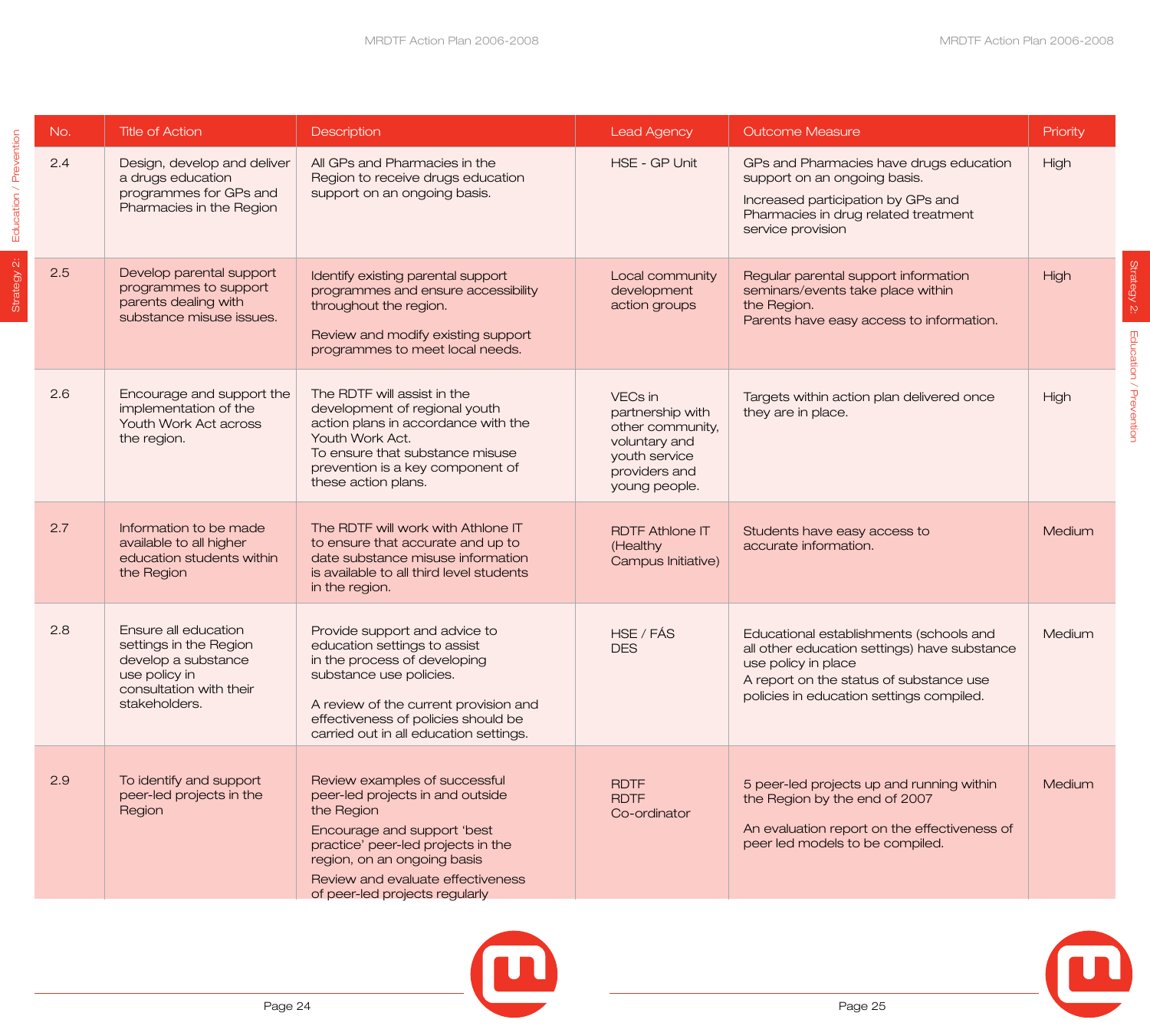| Education / Prevention | No.  | <b>Title of Action</b>                                                                                                                                                                     | Description                                                                                                                                                                                                                                                                                                        | <b>Lead Agency</b>                                                                                                                                                        | <b>Outcome Measure</b>                                                                                                      | Priority |
|------------------------|------|--------------------------------------------------------------------------------------------------------------------------------------------------------------------------------------------|--------------------------------------------------------------------------------------------------------------------------------------------------------------------------------------------------------------------------------------------------------------------------------------------------------------------|---------------------------------------------------------------------------------------------------------------------------------------------------------------------------|-----------------------------------------------------------------------------------------------------------------------------|----------|
|                        | 2.10 | To identify and support the<br>provision of accessible,<br>positive programmes<br>(through arts, culture, sport,<br>youth schemes) in the<br>areas where drug misuse<br>is most prevalent. | Work in partnership with various<br>bodies to support the delivery of<br>programmes in at risk communities<br>where drug misuse is most prevalent.<br>The development and design of<br>these programmes should involve<br>those for whom they are aimed at.<br>Ensure projects in the region access<br>initiatives | <b>Youth Services</b><br>in partnership<br>with others<br>e.g. VECs,<br>Arts Officers,<br>local sports<br>partnerships<br>Dept of Arts,<br>Sport and Tourism<br>and DCRGA | Programmes are run using creative<br>methodologies that has involved the target<br>group in their design and implementation | Medium   |
|                        |      |                                                                                                                                                                                            |                                                                                                                                                                                                                                                                                                                    |                                                                                                                                                                           |                                                                                                                             |          |
|                        |      | Strategy 3: Treatment/Rehabilitation                                                                                                                                                       |                                                                                                                                                                                                                                                                                                                    |                                                                                                                                                                           |                                                                                                                             |          |
|                        | No.  | <b>Title of Action</b>                                                                                                                                                                     | Description                                                                                                                                                                                                                                                                                                        | <b>Lead Agency</b>                                                                                                                                                        | <b>Outcome Measure</b>                                                                                                      | Priority |
|                        | 3.1  | Regular multi agency<br>meetings to take place to<br>review client needs in each<br>major area within the<br>Region                                                                        | The various representatives on the<br>RDTF, on behalf of their respective<br>organisations, should sign-up to the<br>principle of this multi-agency<br>approach working together in a<br>case-based model                                                                                                          | <b>RDTF</b><br>Co-ordinator &<br><b>Director of Child</b><br>Care HSE in<br>partnership with<br>various agencies                                                          | Monthly meetings taking place across<br>the Region<br>A co-ordinated client centred approach in<br>place in the Region.     | Urgent   |

## Strategy 3: Treatment/Rehabilitation

|                                    | No. | <b>Title of Action</b>                                                                                              | <b>Description</b>                                                                                                                                                                                                                                           | <b>Lead Agency</b>                                                                                               | <b>Outcome Measure</b>                                                                                                  | Priority |
|------------------------------------|-----|---------------------------------------------------------------------------------------------------------------------|--------------------------------------------------------------------------------------------------------------------------------------------------------------------------------------------------------------------------------------------------------------|------------------------------------------------------------------------------------------------------------------|-------------------------------------------------------------------------------------------------------------------------|----------|
| Rehabilitation                     | 3.1 | Regular multi agency<br>meetings to take place to<br>review client needs in each<br>major area within the<br>Region | The various representatives on the<br>RDTF, on behalf of their respective<br>organisations, should sign-up to the<br>principle of this multi-agency<br>approach working together in a<br>case-based model                                                    | <b>RDTF</b><br>Co-ordinator &<br><b>Director of Child</b><br>Care HSE in<br>partnership with<br>various agencies | Monthly meetings taking place across<br>the Region<br>A co-ordinated client centred approach in<br>place in the Region. | Urgent   |
| $\tilde{\mathfrak{S}}$<br>Strategy |     |                                                                                                                     | This case based approach should<br>provide a well co-ordinated<br>continuum of care for clients which<br>identifies clear treatment and<br>support pathways<br>Approach to be reviewed regularly<br>in each area to ensure that it is<br>working effectively |                                                                                                                  |                                                                                                                         |          |

 $\begin{bmatrix} \blacksquare \end{bmatrix}$ 



Strategy 2:

Strategy 2:

Education / Prevention

Education / Prevention

Strategy 3:

Strategy 3:

Treatment / Rehabilitation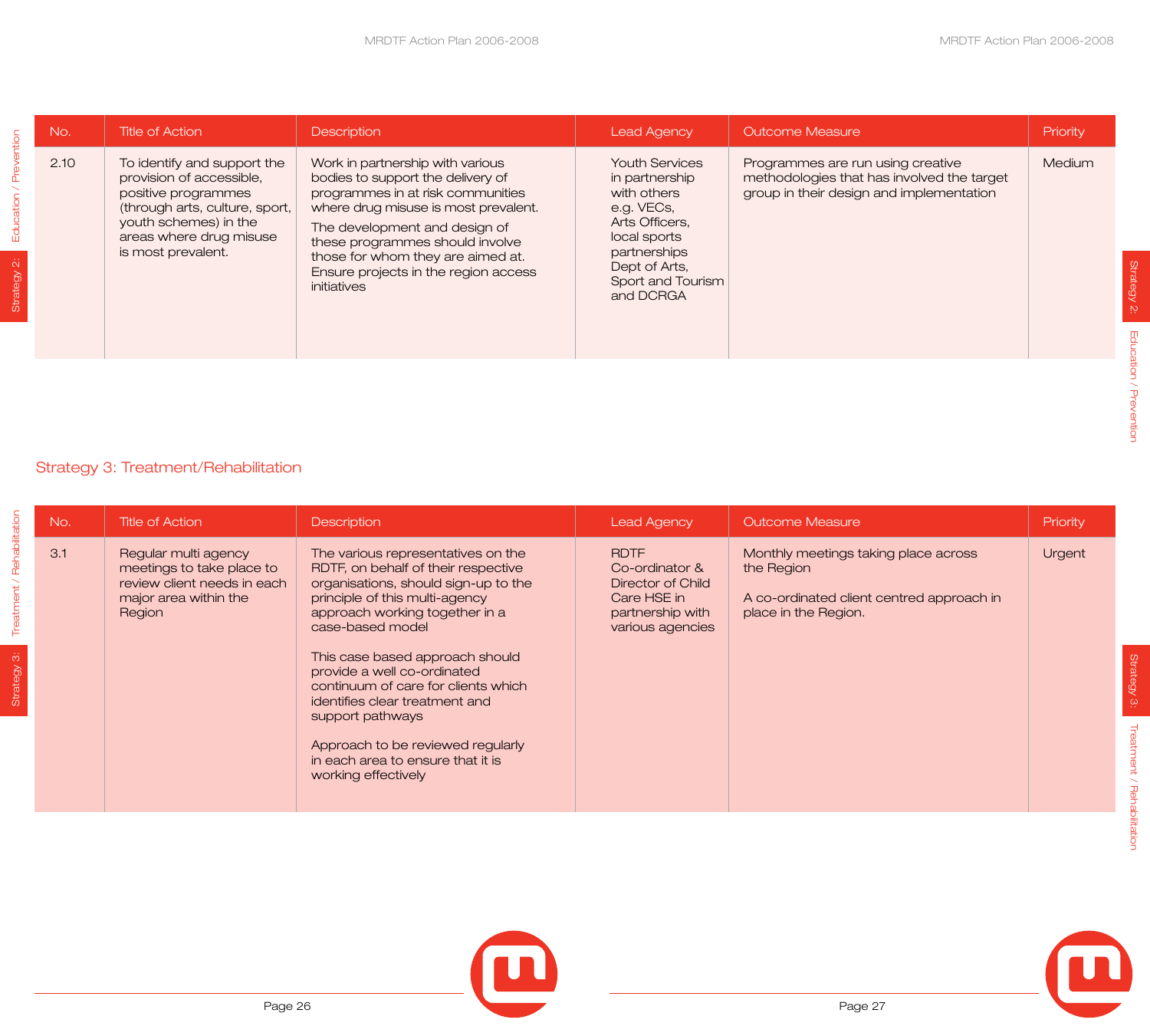| No. | <b>Title of Action</b>                                                                                                  | Description                                                                                                                                                                                                                                                                                                                                                                                                                                                                                                                                                                                                                                                                                | <b>Lead Agency</b>                                                                                                                                                             | <b>Outcome Measure</b>                                                                                                                                             | Priority |
|-----|-------------------------------------------------------------------------------------------------------------------------|--------------------------------------------------------------------------------------------------------------------------------------------------------------------------------------------------------------------------------------------------------------------------------------------------------------------------------------------------------------------------------------------------------------------------------------------------------------------------------------------------------------------------------------------------------------------------------------------------------------------------------------------------------------------------------------------|--------------------------------------------------------------------------------------------------------------------------------------------------------------------------------|--------------------------------------------------------------------------------------------------------------------------------------------------------------------|----------|
| 3.2 | Provide a range of drop<br>in centres/facilities<br>throughout the region for<br>those affected by<br>substance misuse. | Identify four pilot projects (new or<br>existing) in key urban centres, with a<br>long-term goal to extend to 12.<br>These centres will operate as open<br>access, no appointment necessary<br>facilities. They will also offer informa-<br>tion, advice and referral support as<br>well as services identified by users.<br>Appoint two outreach workers.<br>across the four pilot centres with a<br>remit for developing capacity and skills<br>Establish protocols for the provision<br>of harm reduction programmes<br>delivered through these pilot centres<br>and ensure a protocol is in place for<br>Under 18's within the centres<br>Evaluate effectiveness of pilot<br>projects. | <b>RDTF</b><br>co-ordinator in<br>partnership with<br>existing projects/<br>community<br>groups and<br>service providers<br>(HSE, Health<br><b>Education Officers,</b><br>PHN) | 4 pilot projects supported/established initially<br>A range of services are co-ordinated and<br>delivered through the centres.<br>Clients value and use the centre | Urgent   |
| 3.3 | <b>Establishment of Support</b><br>Services for Under 18's                                                              | A member of the addiction team<br>should be seconded to the Child and<br>Adolescent team (based on demand)<br>Ensure appropriate support for the<br>child and adolescent team is in place<br>to deliver services to the Under 18's<br>Deliver service inline with the Under<br>18 protocol.<br>This is seen as an urgency given the<br>current lack of service available to<br>Under 18's.                                                                                                                                                                                                                                                                                                 | HSE - Child and<br><b>Adolescent Team</b><br><b>RDTF</b> to liase<br>with HSE<br><b>Youth Sectors</b><br>to meet                                                               | Drop in centres (outlined above) and the<br>related services are available to Under 18s<br>and deliver inline with protocol                                        | Urgent   |
| 3.4 | Establish an outreach<br>service for drug users in<br>the Region.                                                       | Establish an outreach team (with a<br>minimum of two workers) that will<br>engage in direct client work and will<br>provide contact, advocacy, support<br>and harm reduction services.<br>This team should incorporate a peer<br>element to assist with making<br>contact with hard to reach<br>communities/individuals.<br>Pilot outreach work in two areas.<br>Evaluate effectiveness of pilot and<br>assess ongoing need for outreach<br>work and allocate resource according-<br>ly.                                                                                                                                                                                                   | <b>RDTF &amp; HSE</b>                                                                                                                                                          | Effective outreach provided through the<br>pre-treatment, treatment, post treatment<br>phases as required by clients (initially in the<br>pilot catchments areas)  | Urgent   |





Strategy 3:

Strategy 3:

Treatment / Rehabilitation

Treatment / Rehabilitation

Strategy 3: Treatment / Rehabilitation

Strategy 3:

Treatment / Rehabilitation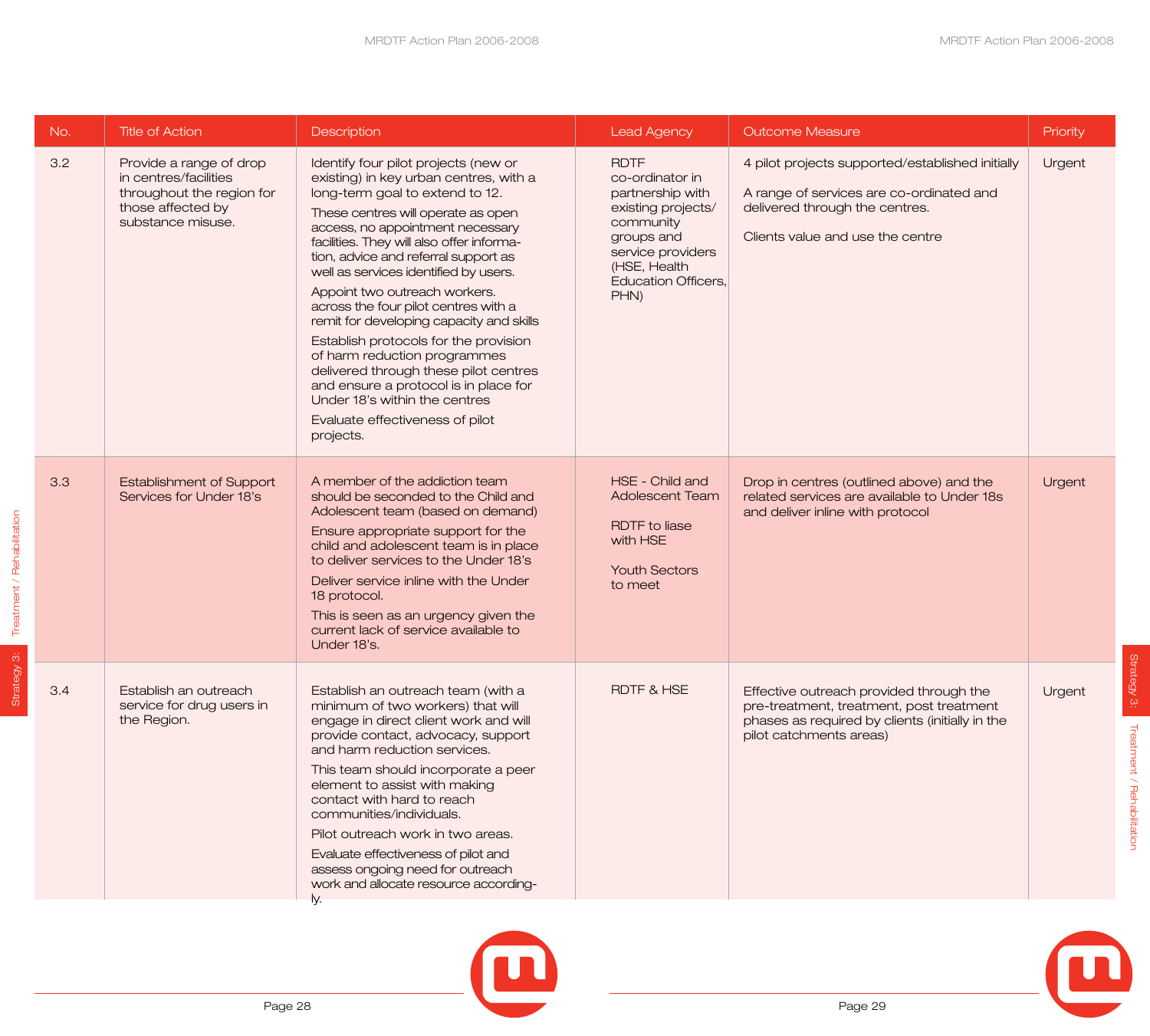| No. | <b>Title of Action</b>                                                                                                                        | Description                                                                                                                                                                                                                                                                                                                                           | <b>Lead Agency</b>                                                                                                                               | <b>Outcome Measure</b>                                                                                                                                                                                 | Priority |
|-----|-----------------------------------------------------------------------------------------------------------------------------------------------|-------------------------------------------------------------------------------------------------------------------------------------------------------------------------------------------------------------------------------------------------------------------------------------------------------------------------------------------------------|--------------------------------------------------------------------------------------------------------------------------------------------------|--------------------------------------------------------------------------------------------------------------------------------------------------------------------------------------------------------|----------|
| 3.5 | Ensure access to Detox<br>Programmes is available<br>for drug users within the<br>Region.                                                     | Establish relationships and<br>procedures with detox programme<br>service providers to facilitate referral<br>to detox beds<br>In short-term develop a link with<br>existing detox programmes and in<br>the long-term establish local detox<br>services (both in the region and at<br>community level).<br>Develop a protocol for community<br>detox. | HSE &<br>Local GP Unit                                                                                                                           | 5 beds accessed for drug users in the<br>region in the short term. (Targets based on<br>1 bed per 40,000 per capita population,<br>3 week stay, 80% utilisation)<br>A detox centre open in the region. | Urgent   |
| 3.6 | Ensure that a follow up<br>care programme is<br>available in the Region.                                                                      | Follow up care work will be delivered<br>through rehabilitation programmes.<br>Identify best practice in after care<br>and provide a range of after care<br>interventions/supports including both<br>individual and group care support.                                                                                                               | Multi-Agency                                                                                                                                     | After care support provided to all clients<br>that need it.                                                                                                                                            | Urgent   |
| 3.7 | Set-up and deliver support<br>services for the families of<br>drug-users                                                                      | Identify models of support services<br>for families of drug users which<br>might include the following:<br>Family resource services<br>Support groups<br>Coffee mornings etc                                                                                                                                                                          | <b>RDTF</b> in liaison<br>with HSE                                                                                                               | Family Support Service, for families of drug<br>users, exist in all four counties                                                                                                                      | Urgent   |
| 3.8 | Provide and support a<br>residential treatment/<br>rehabilitation programme<br>based within the Region<br>(Explore possibility to<br>support) | A residential treatment/rehabilitation<br>programme is seen as a critical<br>urgency for the region.                                                                                                                                                                                                                                                  | <b>RDTF</b> in<br>partnership<br>with FÁS / HSE /<br><b>Probation Service</b><br>/ NLN / VEC /<br>Community &<br><b>Voluntary Groups</b><br>etc. | Provide 50 places per year for residential<br>rehabilitation.                                                                                                                                          | Urgent   |
| 3.9 | Provide and support a non<br>residential, community<br>based rehabilitation<br>programme incorporating<br>various strands.                    | The programme should be spread<br>across the region to ensure<br>accessibility for users incorporating:<br>Therapeutic interventions, work relat-<br>ed social skills, Vocational rehabilitation<br>and Educational opportunities                                                                                                                     | <b>RDTF</b> in<br>partnership with<br>FÁS / HSE /<br>Probation Service,<br>NLN / VEC /<br>Community &<br><b>Voluntary Groups</b><br>etc.         | Provide 100 places per annum for<br>community based rehabilitation schemes.                                                                                                                            | Urgent   |



Strategy 3:

Strategy 3:

Treatment / Rehabilitation

Treatment / Rehabilitation

Strategy 3: Treatment / Rehabilitation

Strategy 3:

Treatment / Rehabilitation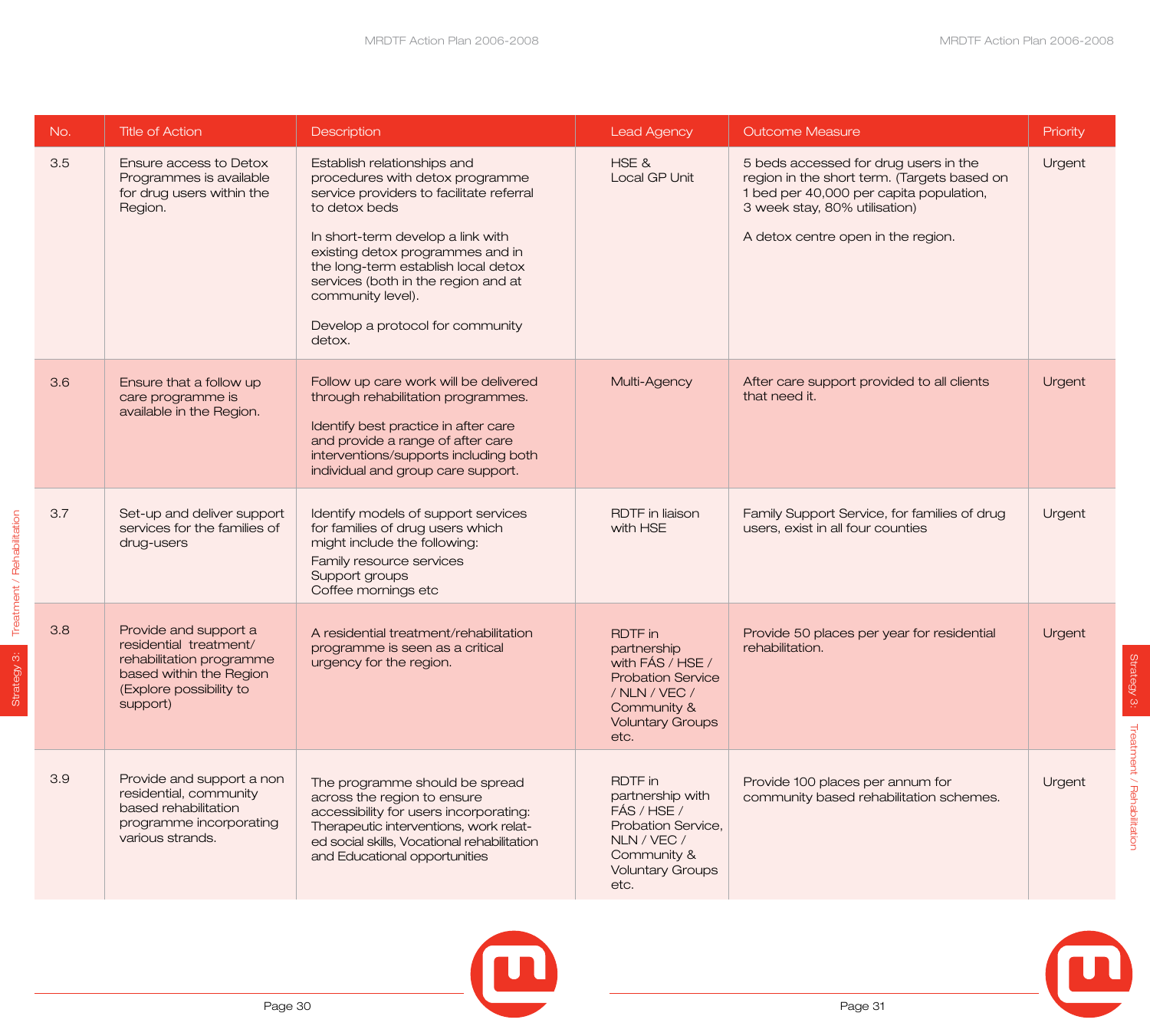| No.  | <b>Title of Action</b>                                                                                                                                               | <b>Description</b>                                                                                                                                                                                                                                                                                                                   | <b>Lead Agency</b>                                                       | <b>Outcome Measure</b>                                                                                                       | Priority |
|------|----------------------------------------------------------------------------------------------------------------------------------------------------------------------|--------------------------------------------------------------------------------------------------------------------------------------------------------------------------------------------------------------------------------------------------------------------------------------------------------------------------------------|--------------------------------------------------------------------------|------------------------------------------------------------------------------------------------------------------------------|----------|
| 3.10 | Minimise waiting lists and<br>times for treatment services.<br>(Note: the RDTF will play a<br>key challenging role in<br>monitoring this on an<br>ongoing basis)     | Aim for minimum of 4 week waiting<br>period (for assessment and<br>treatment)<br>RDTF role is to monitor and actively<br>lobby for the delivery of minimum<br>standards                                                                                                                                                              | <b>HSE</b>                                                               | National strategy targets delivered in<br>the region.                                                                        | Urgent   |
| 3.11 | Explore the establishment<br>of a crisis intervention<br>service, available on a 24<br>hour 7 days a week basis.                                                     | Research the models of best prac-<br>tice for a crisis intervention service.<br>Use this research to establish an<br>appropriate crisis intervention<br>service in the Region.<br>Any service developed should be<br>available on an advisory, information<br>and referral basis.                                                    | <b>RDTF</b><br>Co-ordinator in<br>partnership with<br>existing agencies. | Service is based on established best practice.<br>Available 24 / 7<br>Formal agreements for provision of service<br>in place | High     |
| 3.12 | Establish a regular forum<br>for service providers to<br>share experiences and<br>knowledge.                                                                         | The RDTF Co-ordinator would<br>facilitate the establishment of a<br>service providers forum.<br>The topics for discussion and<br>frequency of meeting will be driven<br>by the service providers themselves.                                                                                                                         | <b>RDTF</b><br>co-ordinator                                              | Service providers forum meeting regularly.<br>Improved networking and information<br>sharing among service providers.        | High     |
| 3.13 | Establish a users' group to<br>ensure the availability of<br>accurate, up-to-date<br>'street information' that<br>can inform the need for<br>services in the Region. | The RDTF will facilitate the<br>establishment of a users' forum<br>for this region.<br>This would also act as a support<br>group to users to assist in identifying<br>the needs, requirements and<br>experiences of users accessing<br>the services.<br>The feedback from the users should<br>be made available to all stakeholders. | <b>RDTF</b>                                                              | That users have a voice in the<br>development of services for drug<br>users in the region.                                   | High     |
| 3.14 | Promote a forum/fora for<br>drug users in the region to<br>comment on the provision,<br>accessibility and quality of<br>services.                                    | This forum will provide a users<br>perspective on services to the<br>RDTF and allow the taskforce to<br>maintain a strong focus on the<br>adequacy of service provision in<br>the region.                                                                                                                                            | <b>RDTF</b>                                                              | Regular sessions take place.                                                                                                 | High     |



Page 32

Strategy 3: Treatment / Rehabilitation

Strategy 3:

Treatment / Rehabilitation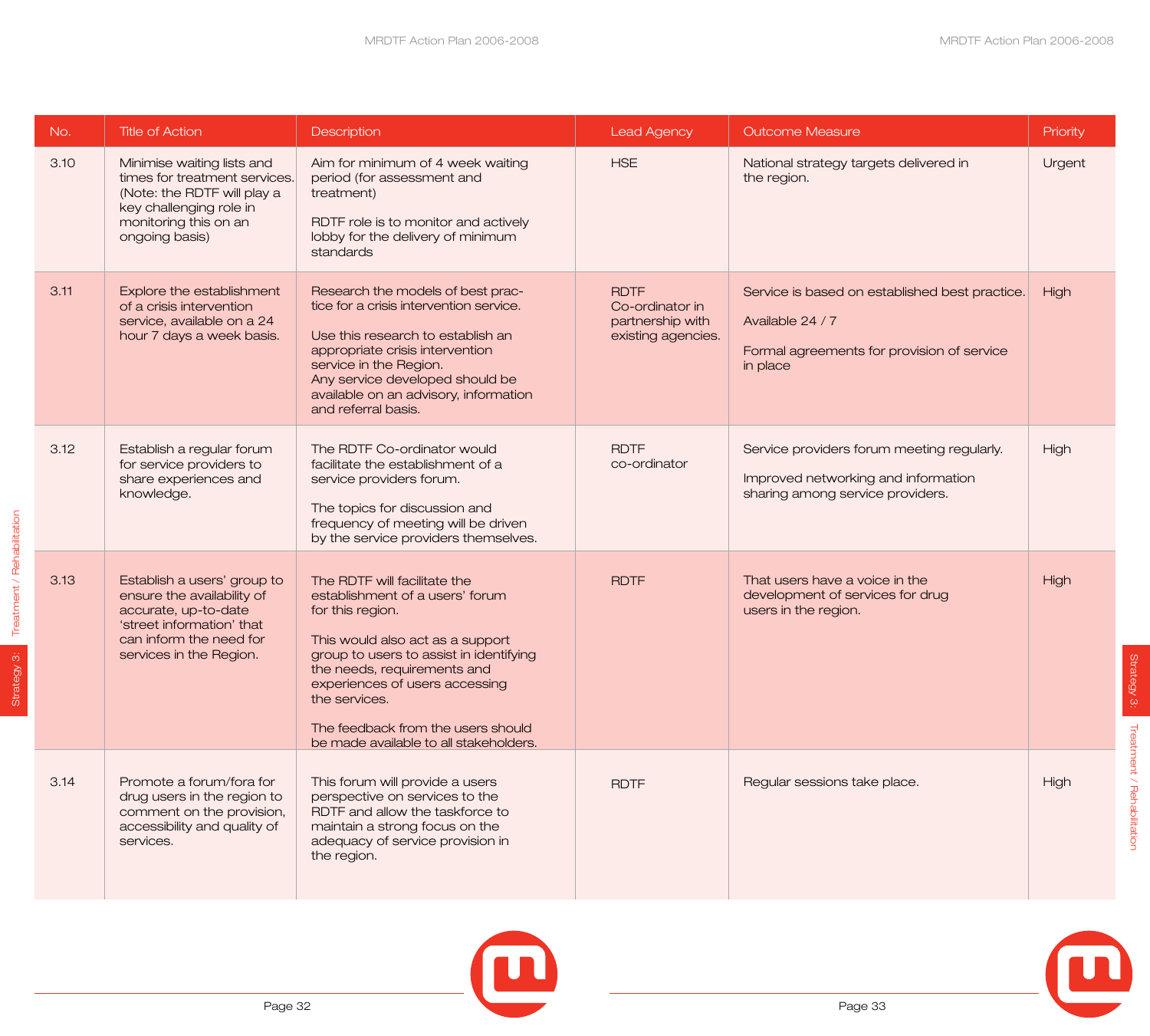## Strategy 4: Supply Reduction

Strategy 4: Supply Reduction

Strategy 4:

Supply Reduction

| No. | <b>Title of Action</b>                                                                                             | Description                                                                                                                                                                                                                                                                                                        | <b>Lead Agency</b>                                                                                                                                                          | <b>Outcome Measure</b>                                                                                                                                                                                                              | Priority |
|-----|--------------------------------------------------------------------------------------------------------------------|--------------------------------------------------------------------------------------------------------------------------------------------------------------------------------------------------------------------------------------------------------------------------------------------------------------------|-----------------------------------------------------------------------------------------------------------------------------------------------------------------------------|-------------------------------------------------------------------------------------------------------------------------------------------------------------------------------------------------------------------------------------|----------|
| 4.1 | <b>Extend the Community</b><br>Policing Fora into the<br>RDTF area.                                                | This will be delivered in line with the<br>proposed legislation<br>To explore the development of local<br>policing for a/joint policing commit-<br>tees in the region, in conjunction with<br>the implementation of An Garda<br>Síochána Act 2005.<br>Clear terms of reference need to be<br>established           | An Garda<br>Síochána, County<br>& Town Councils<br>in partnership<br>with local<br>community<br>groups.                                                                     | RDTF is linked with the implementation<br>body of the Garda Bill with respect to<br>community policing fora<br>Joint policing committees established.                                                                               | Urgent   |
| 4.2 | Promote and support the<br>establishment of estate<br>management programmes<br>in all 4 counties in the<br>Region. | Target high priority estates and<br>focus on positive, practical needs<br>based interventions within the<br>estates.                                                                                                                                                                                               | County & Town<br><b>Councils</b><br>in partnership<br>with An Garda<br>Síochána,<br>Community<br>Action Groups,<br>Partnership<br>Agencies and<br>Resident<br>Associations. | Programmes established in Longford,<br>Westmeath, Laois and Offaly<br>Level of trust and co-operation with local<br>communities increased<br>Increased local agency involvement in<br>tackling estate management issues.            | Urgent   |
| 4.3 | Enhance the through care<br>programme to provide<br>support for prisoners<br>(especially pre and post<br>release)  | The Midlands Region has a large<br>prison population due to the<br>presence of Portlaoise and the<br>Midlands Prison, with a sizeable<br>population of prisoners from within<br>the region<br>Ensure appropriate drug treatment<br>and through care programmes are<br>in place within the prisons in the<br>Region | Probation<br>Service / Irish<br><b>Prison Service</b><br>and RDTF                                                                                                           | Prisoner after care programme established<br>A post release after care programme<br>being delivered.<br>Pre-release service available in all prisons<br>in the Region.<br>Pre-release plans in place for all released<br>prisoners. | Urgent   |



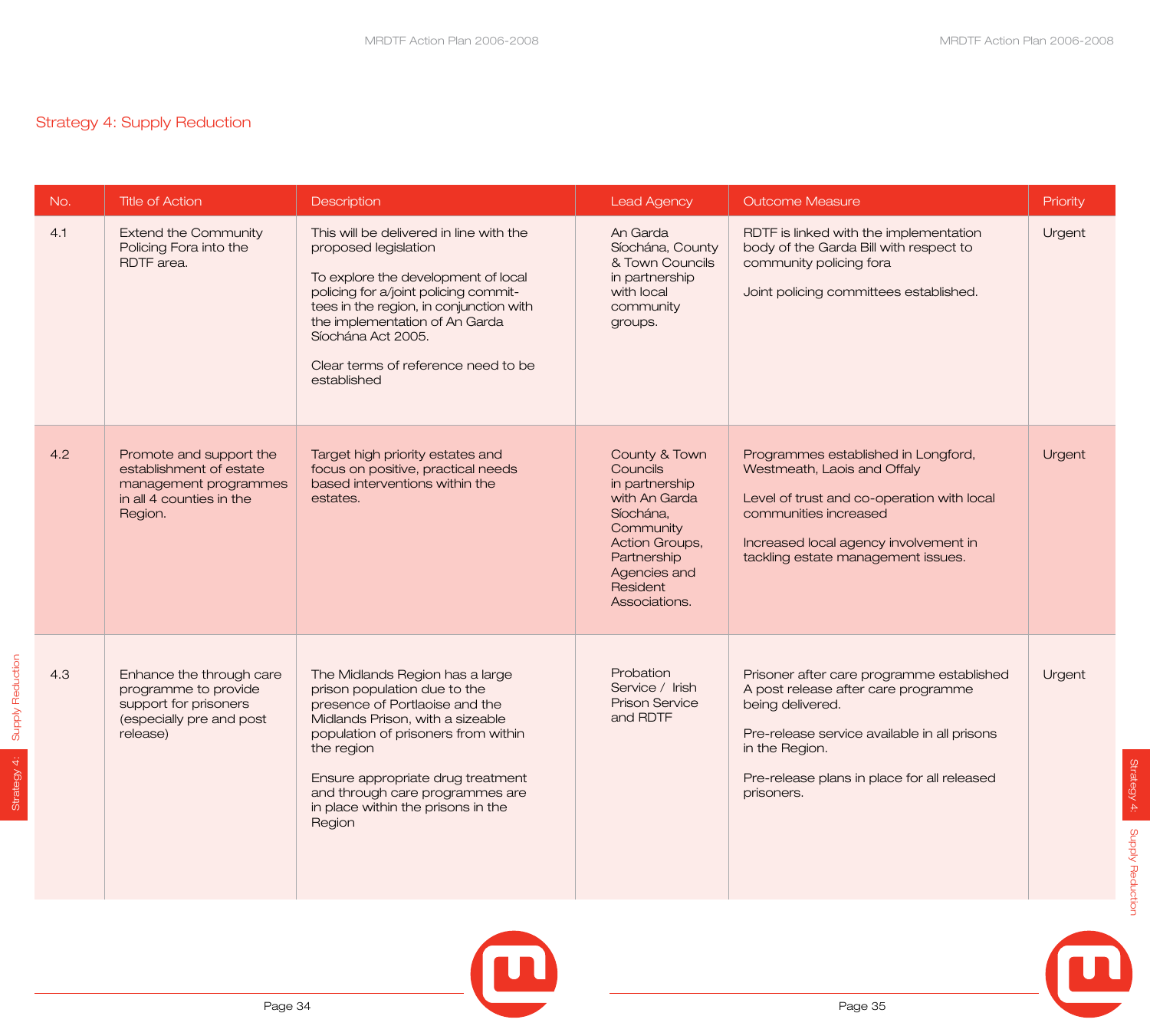MRDTF Action Plan 2006-2008

| No. | <b>Title of Action</b>                                                                                                                                      | Description                                                                                                                                                                                                                                                                                                                                                                                                                                                                                                                                                                                                                                                                                              | <b>Lead Agency</b>                                                                     | <b>Outcome Measure</b>                                                                          | Priority    |
|-----|-------------------------------------------------------------------------------------------------------------------------------------------------------------|----------------------------------------------------------------------------------------------------------------------------------------------------------------------------------------------------------------------------------------------------------------------------------------------------------------------------------------------------------------------------------------------------------------------------------------------------------------------------------------------------------------------------------------------------------------------------------------------------------------------------------------------------------------------------------------------------------|----------------------------------------------------------------------------------------|-------------------------------------------------------------------------------------------------|-------------|
| 4.4 | Review the capacity of<br>An Garda Síochána to<br>respond to the substance<br>misuse issue in the Region.                                                   | There is a need to ensure that<br>adequate resources are put in place<br>to support An Garda Síochána and<br>that major gaps are addressed.<br>Conduct an audit of the capacity of<br>An Garda Síochána to respond to<br>drug related crime.<br>Identify key deficits in resourcing<br>Develop an action plan to address<br>the gaps. In particular, where<br>dedicated drugs units exist ensure<br>that they are adequately resourced<br>with full time dedicated officers.<br>Ensure that there is an efficient<br>sharing of resources across divisions<br>to support An Garda Síochána.                                                                                                              | An Garda<br>Síochána /<br><b>RDTF</b>                                                  | Clarity on what resources are available<br>and what gaps exist.                                 | High        |
| 4.5 | Consider alternative<br>measures (e.g. develop<br>and support non custodial<br>options, arrest referral<br>schemes, post prison<br>support.                 | Observe what is happening with the<br>pilot and review what could/should<br>be done in the region. Explore the<br>potential use of non-custodial<br>interventions in tackling drug misuse.                                                                                                                                                                                                                                                                                                                                                                                                                                                                                                               | Department<br>of Justice /<br>Equality and<br>Law Reform /<br><b>Probation Service</b> | To establish the potential for the use of non<br>custodial options in the region.               | <b>High</b> |
| 4.6 | Monitor training for judges<br>(through the judicial training<br>system), solicitors and<br>barristers around drug<br>issues as identified under<br>the NDS | Monitor the delivery of this NDS<br>action.                                                                                                                                                                                                                                                                                                                                                                                                                                                                                                                                                                                                                                                              | Department of<br>Justice / Equality<br>and Law Reform                                  | All judges in the Region receive drug<br>related training support                               | High        |
| 4.7 | Ensure guidelines for<br>publicans and night-club<br>owners are in place and<br>being implemented.                                                          | The guidelines should set out clearly the<br>actions which the owner of the premises<br>should take in response to drug dealing e.g.<br>co-operation with the An Garda Síochána etc.<br>Review national guidelines (amend if required)<br>Provide training for all publicans and night-<br>club owners (in the guidelines and what to<br>look out for)<br>Support the implementation of guidelines in all<br>pubs, night-clubs, hotels in the Region<br>An Garda Síochána to object to the renewal of<br>licences for publicans and night-club owners<br>where there is a lack of co-operation with<br>implementation of guidelines or there has<br>been a history of drug dealing on the premis-<br>es. | An Garda<br>Síochána / HSE /<br>VFI / LVA / HFI                                        | All pubs, clubs and hotels in the Region<br>are familiar and operating within the<br>guidelines | Medium      |





Strategy 4: Supply Reduction

Strategy 4: Supply Reduction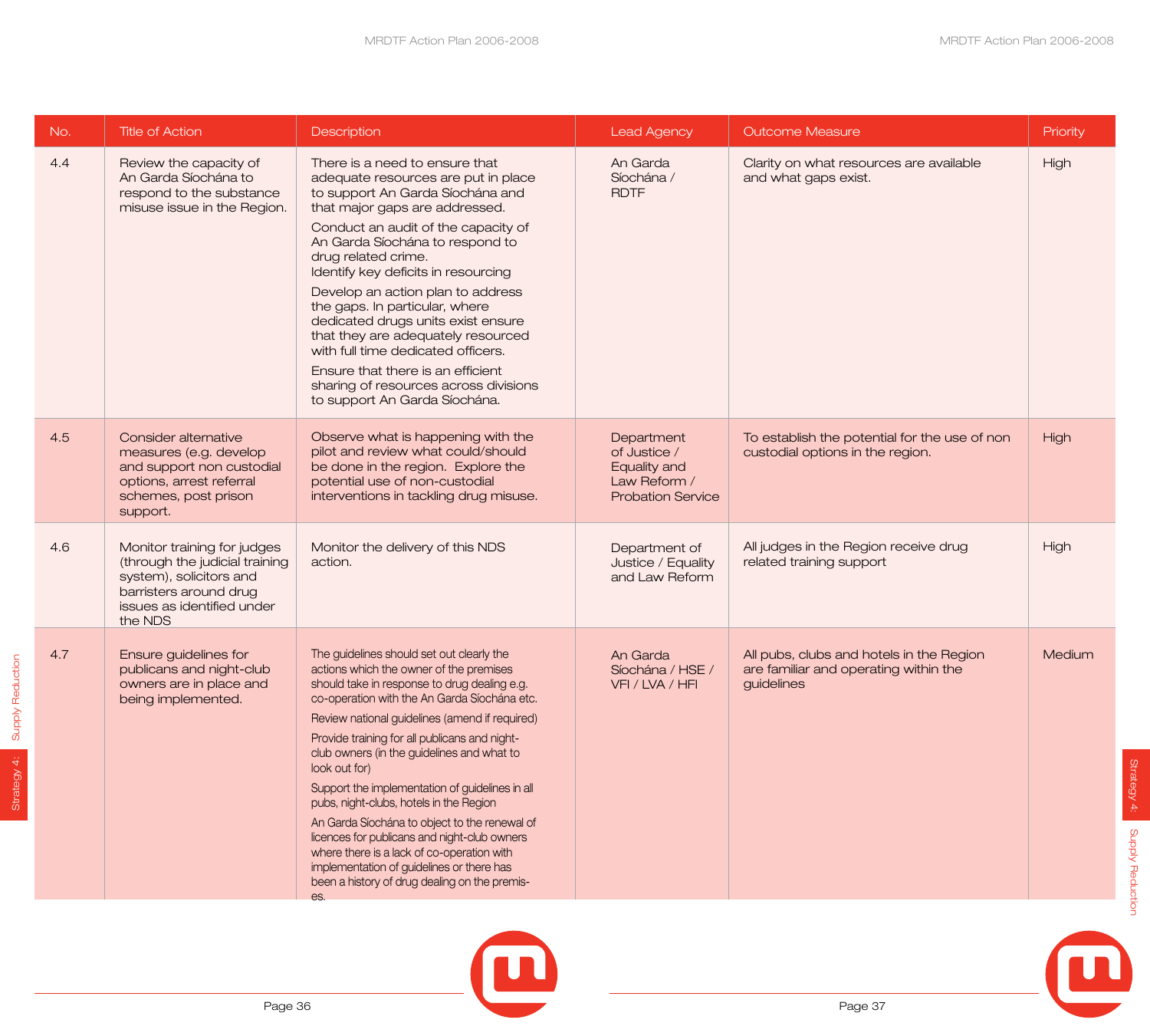## Strategy 5: Research

Strategy 5: **Research** 

Strategy 5: Research

| No. | <b>Title of Action</b>                                                                                     | <b>Description</b>                                                                                                                                                                                                                                                                                                                                                                                                                                                  | <b>Lead Agency</b>                                                                                     | <b>Outcome Measure</b>                                  | Priority |
|-----|------------------------------------------------------------------------------------------------------------|---------------------------------------------------------------------------------------------------------------------------------------------------------------------------------------------------------------------------------------------------------------------------------------------------------------------------------------------------------------------------------------------------------------------------------------------------------------------|--------------------------------------------------------------------------------------------------------|---------------------------------------------------------|----------|
| 5.1 | Establish a programme for<br>collecting local information<br>which is accurate and<br>up-to-date.          | Utilise existing research mechanisms<br>to maximum effect e.g. the Drug<br>Trend Monitoring system, HRB<br>figures, An Garda Síochána figures<br>etc.<br>Design a template for collecting data<br>at local level.<br>Develop research framework to be<br>applied in all areas within the Region.<br>Collect information regularly<br>and monitor trends and patterns<br>over time in a uniform and rigorous<br>manner.<br>Monitor trends and patterns over<br>time. | <b>RDTF</b>                                                                                            | Produce a report of the research<br>collected annually. | High     |
| 5.2 | Engage in a consultation<br>process specifically with<br>young people in the<br>Region to get their views. | Link in with existing county based<br>youth fora with specific substance<br>misuse issues to be discussed                                                                                                                                                                                                                                                                                                                                                           | VECs in<br>partnership with<br>youth, sport,<br>community and<br>voluntary<br>services and<br>projects | Produce a report of the outcomes.                       | High     |





Strategy 5:

Strategy 5:

Research

**Research**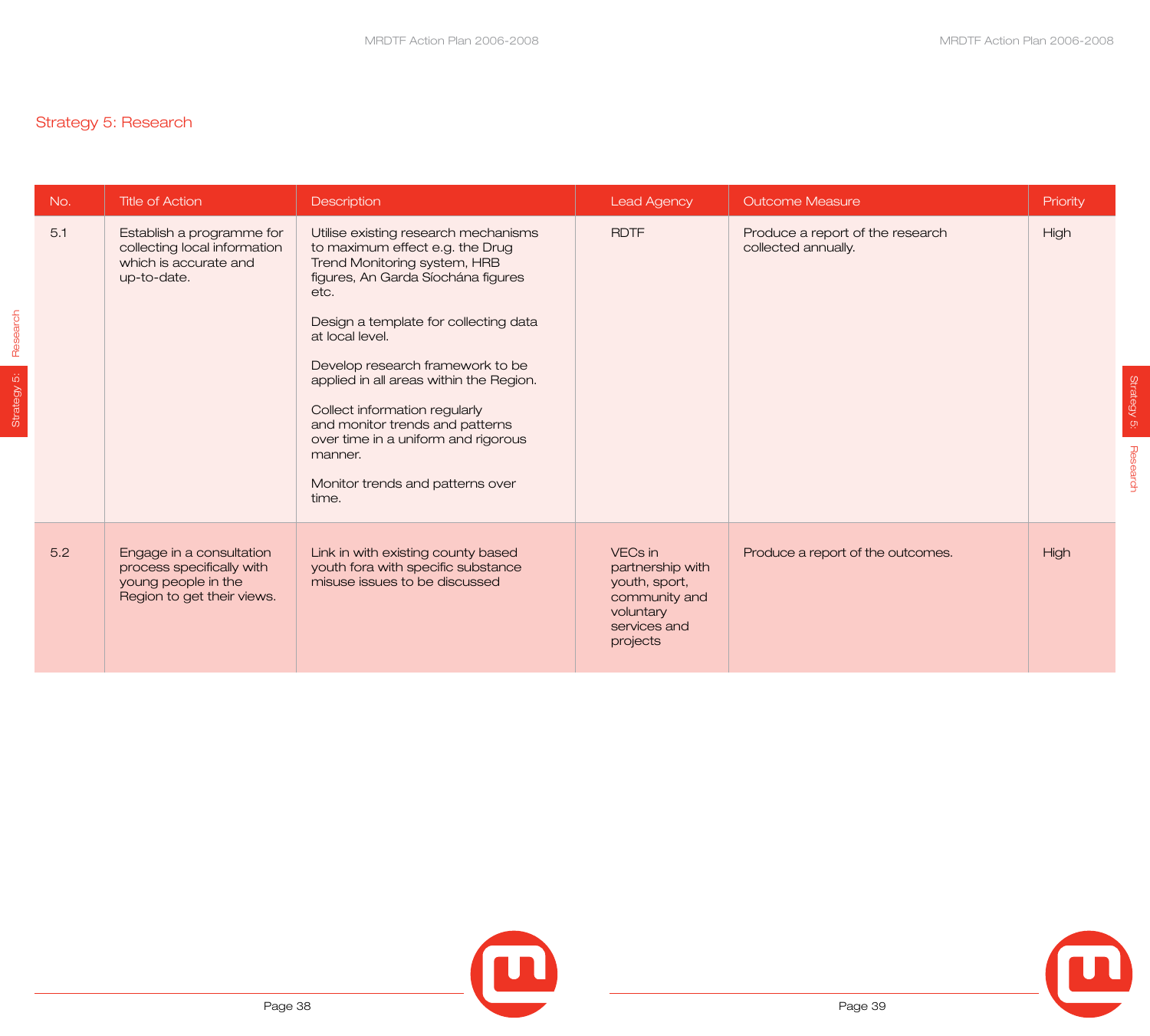## Appendix 1

#### Feedback from Consultation Process

#### Key Issues

The consultation process assisted in the process of both identifying key issues and developing practical suggested actions/solutions to address these issues. Specifically, the consultation sessions were designed to not just identify a list of problems within the Region. Rather, the process ensured that stakeholders attempted to develop ideas and suggestions as to what could be done to address the issues. As a result, the process resulted in a thorough analysis and understanding of what the key issues were, but more importantly, practical actions/ solutions identified for consideration by the RDTF in the development of the Action Plan.

The following is a brief summary of the feedback of the consultation process.

#### Governance

It is vital that the RDTF has a suitable and credible 'Management Committee' which is chaired by an able individual who has the qualities of 'being able to get things done.'

The RDTF should act as a decision making and policy setting body and therefore requires the membership to be comprised of credible figures from statutory, voluntary and community sectors, capable and empowered to make decisions on behalf of their relevant organisations.

The work of delivering the Regional Drugs policy should be contracted, in part or in whole to credible and acceptable localised agencies. A training programme should be developed for the members of the RDTF who cannot take post until it is completed.

The statutory sector should be represented by senior personnel who can make commitments from their service.

The Coordinator should report to the full RDTF and provide written reports on progress on at least four occasions each year.

Any Regional policy should coordinate with national policy.

The feedback from the consultation has been separated out under the four strategic headings being used at national level and known as the national pillars.

#### National Pillars

- 1. Education/Prevention
- 2. Treatment/Rehabilitation
- 3. Supply/Reduction
- 4. Research

#### 1. Education/Prevention:

Advertising information about drugs and effects should be targeted at young people and given a localised 'flavour'.

Targeted work with vulnerable young people should be initiated.

Children in care should receive special attention.

Peer-led projects should be encouraged.

Community drug action schemes should be extended.

Social work reports on young people should reflect their drug use even if it is experimental.

There is a need for a properly researched and up-to-date drug prevention education programme in schools.

School drug education should be 'inspected' for acceptability, conformity and deliverability.

A common curriculum should be developed to ensure uniformity across the Region.

Clear guidance should be given on the use of Gardaí, medical and other personnel in schools.

Parents should be given complimentary advice and guidance appropriate to the age and stage of development of their children.

Advice should be made available to higher education students with special emphasis on the effects a criminal conviction for a drugs offence can have on future employment and careers.

A programme of parental advice and support should be available to parents in the Region.

Youth programmes and activities should be encouraged.

#### 2. Treatment/Rehabilitation:

A client-centric approach should be adopted with all agencies/organisations working closely together in an integrated and co-ordinated way to act in the best interest of the client.

Waiting lists should be minimised.

Advertising information about drugs' services should be initiated across the Region.

Arrangements should be put in place for 'crisis-intervention'.

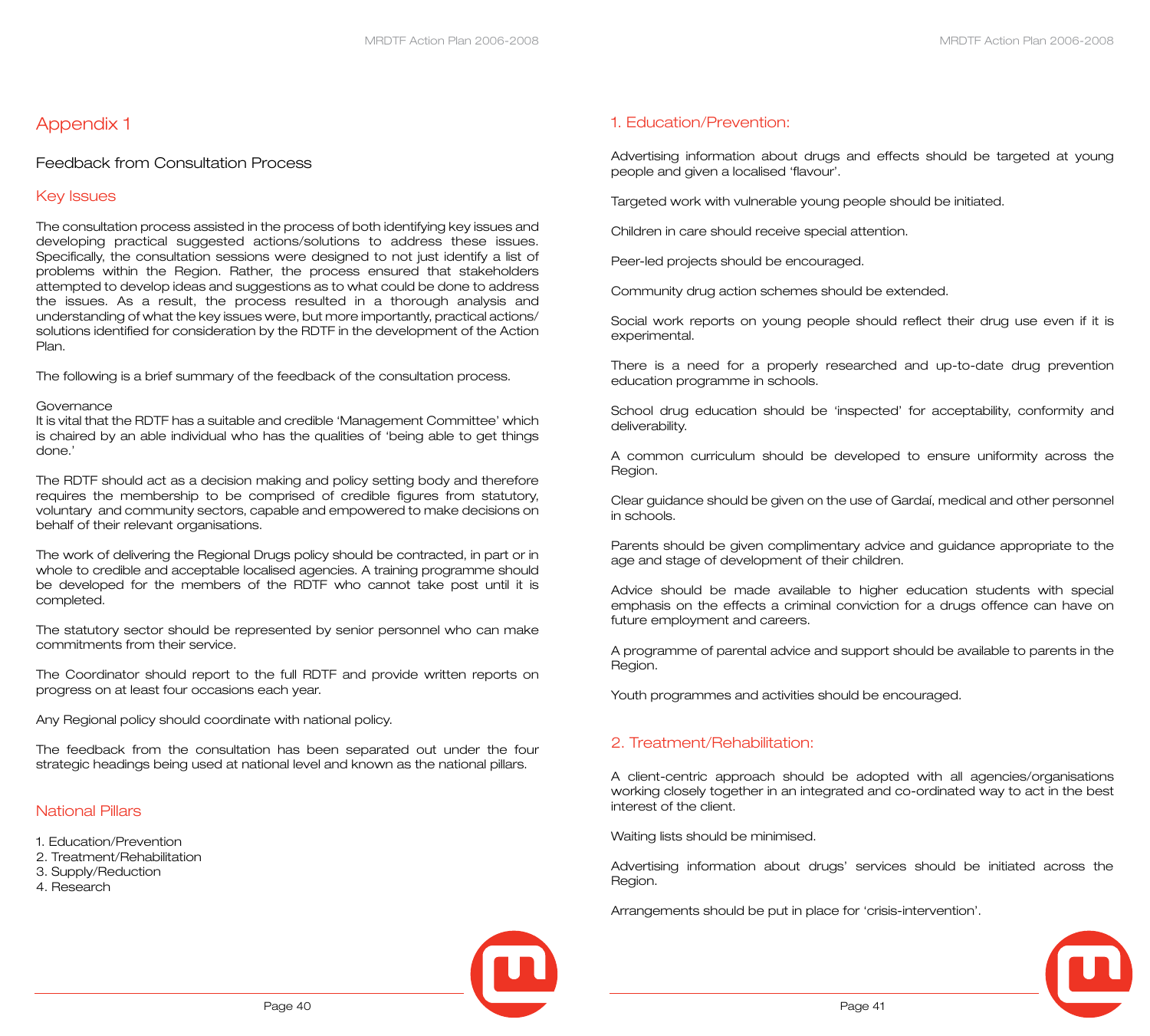All services should be provided in an accessible manner, in particular hard to reach communities should be carefully considered in the design and delivery of services.

Support should be available for the families of drug users.

A drug problem service should be created as a reception point for assessment and routing of service users.

GPs should be 'encouraged' to be more proactive in services for drug users.

RDTF should consider establishing an 'expert committee' to advise on best practice.

A system of monitoring developments should be developed.

An audit should be carried out of all services to eliminate overlap and enable coordination.

A comprehensive range of services should be provided within the Region including detoxification, treatment, rehabilitation, outreach, after care, harm reduction etc.

Information on polydrug use, needle sharing, blood borne viruses and clean drug injecting equipment should be made available to drug users by appropriate/effective methods.

Ante-natal services should be developed to monitor the health of pregnant women up to the birth of the child.

Services should be sensitive to the needs of women particularly where there are children.

The implications of services being user-friendly to minority ethnic groups should be carefully considered.

A users' group should be created to enable 'street information' to be taken into account as services evolve.

Services for Under 18's should be provided urgently.

Areas where there is significant under provision of service should be addressed as a matter of urgency.

The providers of undergraduate training programmes for doctors and other medical personnel should be approached to include drug use as a part of their training programmes.

Exchange schemes for needles and syringes should be administered by local pharmacists with agreed levels of paraphernalia being distributed. Special arrangements will need to be considered in very rural areas.

Methadone or similar treatment should be available from all local pharmacists with special arrangements in rural areas.

Alcohol misuse should be tackled and addressed as an urgent priority.



Any RDTF plan should be closely linked to initiatives to address alcohol misuse in the Region.

#### 3. Supply/Reduction

General acceptance that a range of drugs are freely available within the communities in the Region.

The Gardaí should be proactive in work with young people outside of their duties to foster a positive relationship with young people.

Gardaí should be adequately resourced to tackle the drugs issue including the provision of dedicated drugs officers.

Robust and uniform sentencing policies should be agreed by Judges across the Region.

Consideration should be given to establishing special 'drug courts' which only deal with drug-related offenses.

Community policing is central to tackling the drug problem Gardaí should monitor the use of drugs detected in licensed premises and withhold or revoke licenses where clear failure to comply with a drug-free environment.

Similarly premises licensed for other entertainment should require to be drug-free with failure to comply resulting revocation of the license.

The Prison Service should have abstinence and education programmes for prisoners both in custody and in preparation for release.

All prison officers should have training on dealing with drug use in prison.

Information for prisoners' families should be developed and made available on how to support a drug-using prisoner on release.

#### 4. Research

There is a need to have local information which is accurate and up-to-date.

This information should be collected in a uniform and rigorous basis and should be commissioned over a long period of time. This will establish trends and will act as a monitor of effectiveness.

The handling of the information is important and it should be intended for the use of the statutory and voluntary sectors in whole or in part to inform service delivery.

Where there is research into the scale of the problem, the reporting of the information should be handled with great care as the wrong interpretation can set back developments.